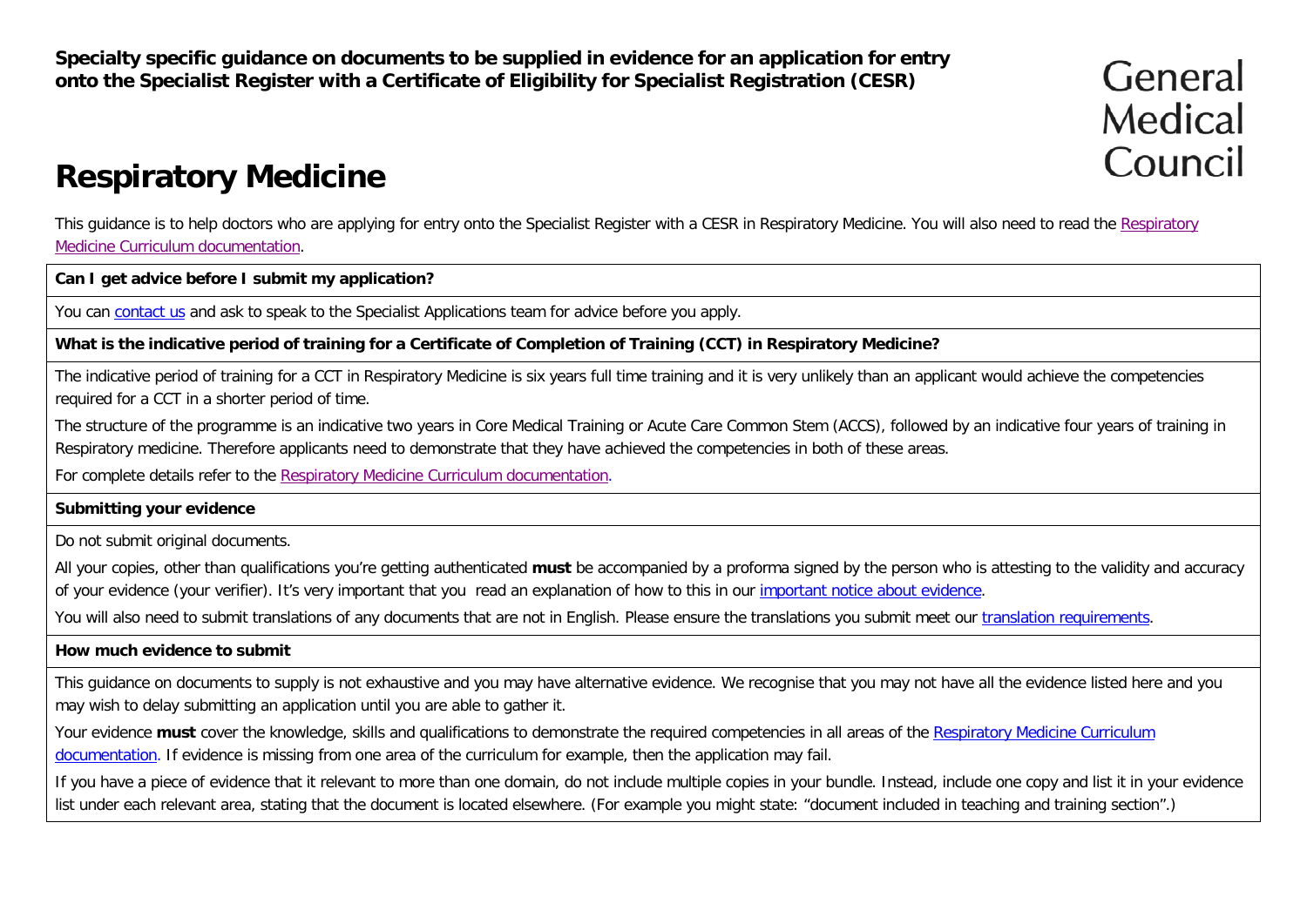

#### **Anonymising your evidence**

**It is important that you anonymise your evidence before you submit it to us. You must remove:**

- All patient identifying details
- Details of patients' relatives
- Details of colleagues that you have assessed, written a reference for, or who have been involved in a complaint you have submitted.

This includes:

- Names (first and last)
- Addresses
- Contact details such as phone numbers or email addresses
- **NHS** numbers
- Other individual patient numbers
- GMC numbers

**This is the specialty specific guidance for Respiratory Medicine**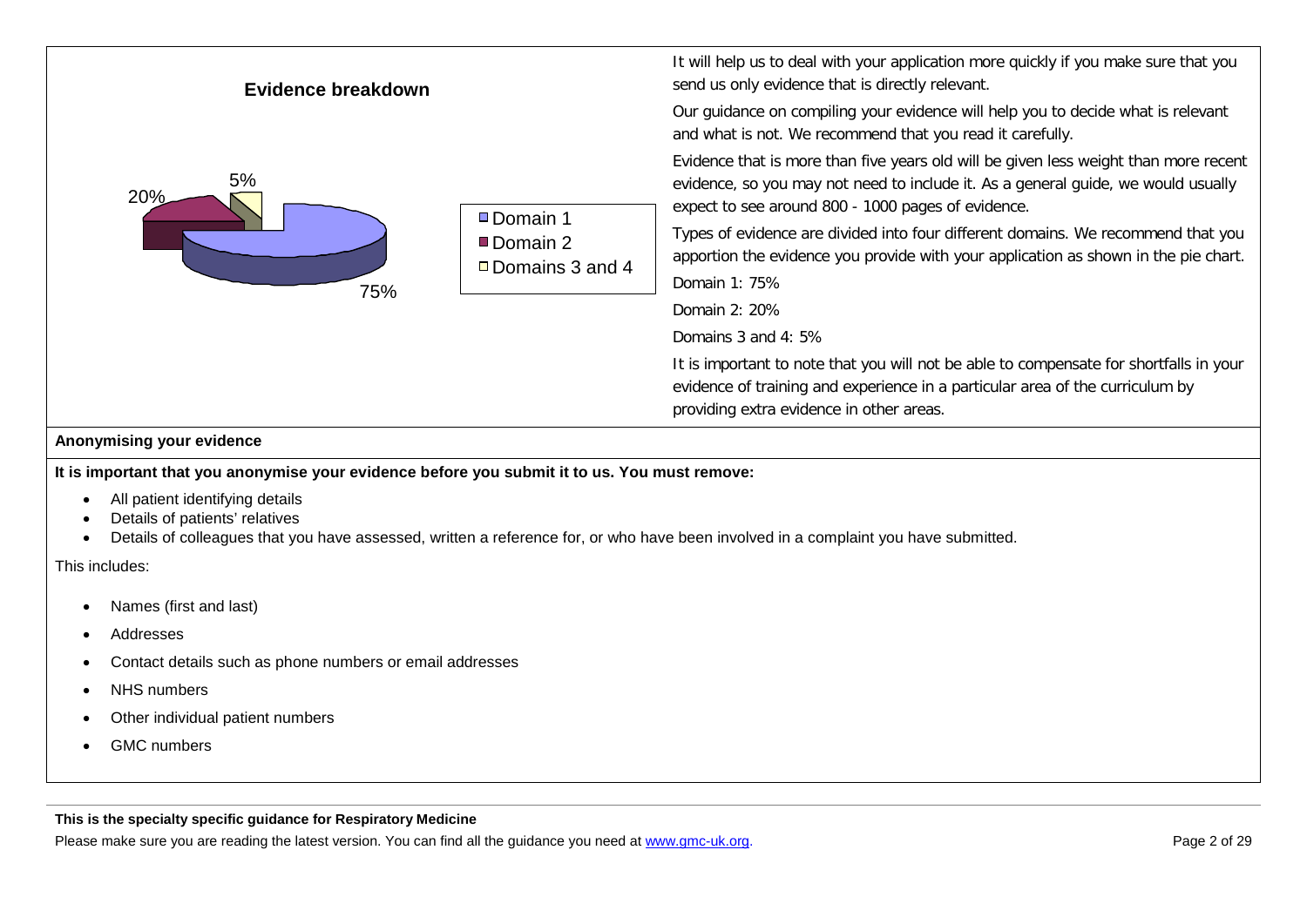The following details don't need to be anonymised:

- Gender
- Date of birth

It is your responsibility to make sure that your evidence has been anonymised. Evidence which has not been anonymised will be returned to you. More information can be found on our [website.](http://www.gmc-uk.org/doctors/24769.asp)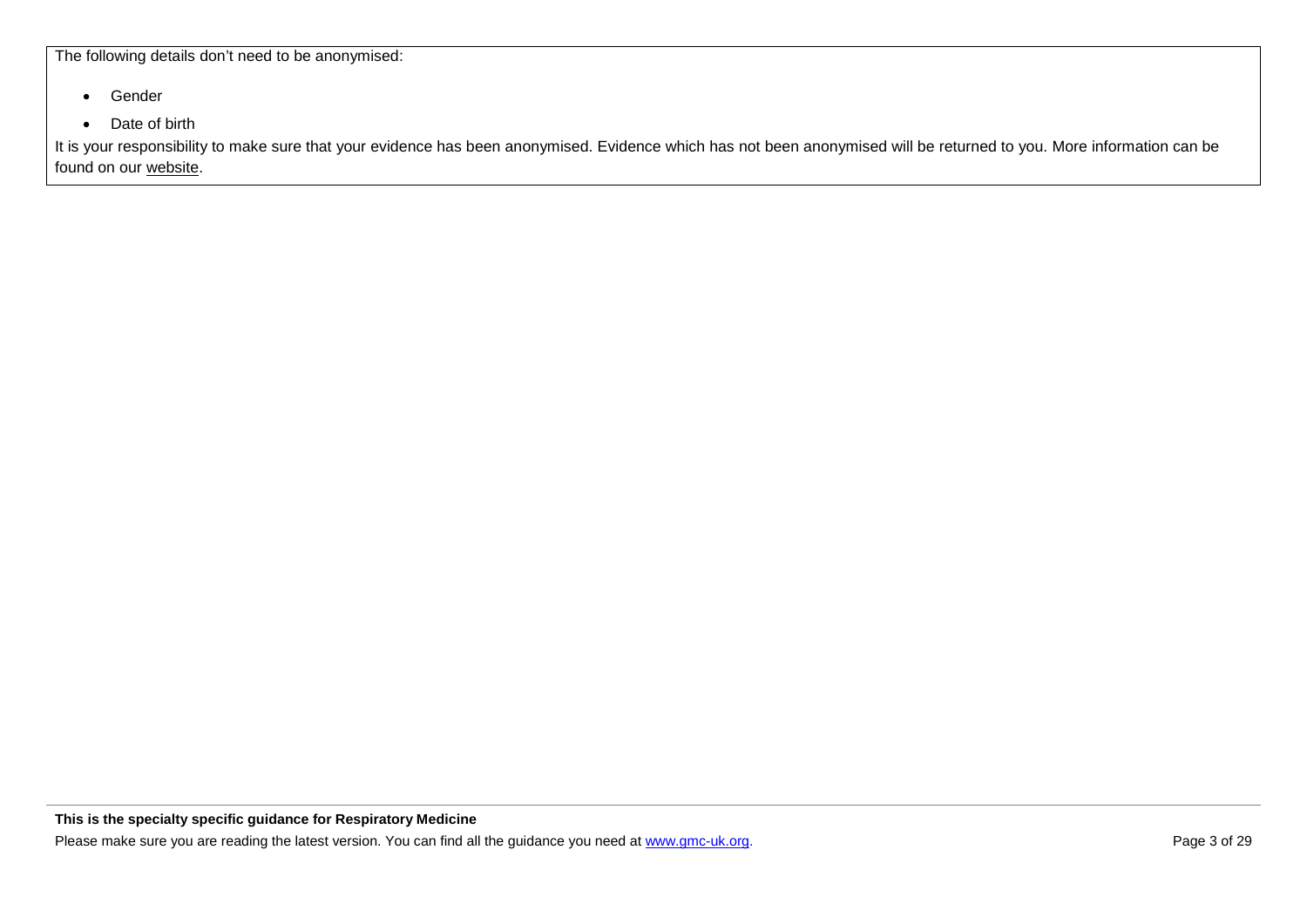#### **Qualifications**

| Primary medical qualification (PMQ) | If you hold full registration with us, you do not need to submit your PMQ as we saw it when we assessed your<br>application for registration.                                                                                                                                                                                   |
|-------------------------------------|---------------------------------------------------------------------------------------------------------------------------------------------------------------------------------------------------------------------------------------------------------------------------------------------------------------------------------|
|                                     | If you do not hold registration, you will need to have your primary medical qualification<br>independently verified by ECFMG before we can grant you full registration with a licence to practise.                                                                                                                              |
|                                     | You can find out more about primary source verification on our website.                                                                                                                                                                                                                                                         |
|                                     | You only need to get your primary medical qualification verified by ECFMG. The rest of your evidence should be<br>verified in line with our quidance.                                                                                                                                                                           |
| Specialist medical qualification(s) | Please provide an authenticated copy of any specialist medical qualifications you hold.                                                                                                                                                                                                                                         |
|                                     | For College examinations the College may confirm details of any examinations you have undertaken.                                                                                                                                                                                                                               |
|                                     | Applicants must demonstrate an appropriate test of knowledge to that required for the CCT which is the Specialty<br>Certificate Examination in Respiratory medicine.                                                                                                                                                            |
|                                     | The College has curricula and syllabi for the following:                                                                                                                                                                                                                                                                        |
|                                     | A Competency Based Curriculum for Specialty Training in Respiratory Medicine.                                                                                                                                                                                                                                                   |
|                                     | If your Specialist qualification is covered by this document then curricula/syllabi do not need to be submitted with<br>your application.                                                                                                                                                                                       |
|                                     | There are no qualifications from outside Europe that enable automatic entry to the Specialist Register in any<br>specialty. An evaluation is made based on an applicant's whole career and therefore two applicants with the same<br>qualifications but different training and/or experience may not receive the same decision. |
|                                     | Please list unsuccessful attempts at examinations (where you have not subsequently been successful) in the<br>application form.                                                                                                                                                                                                 |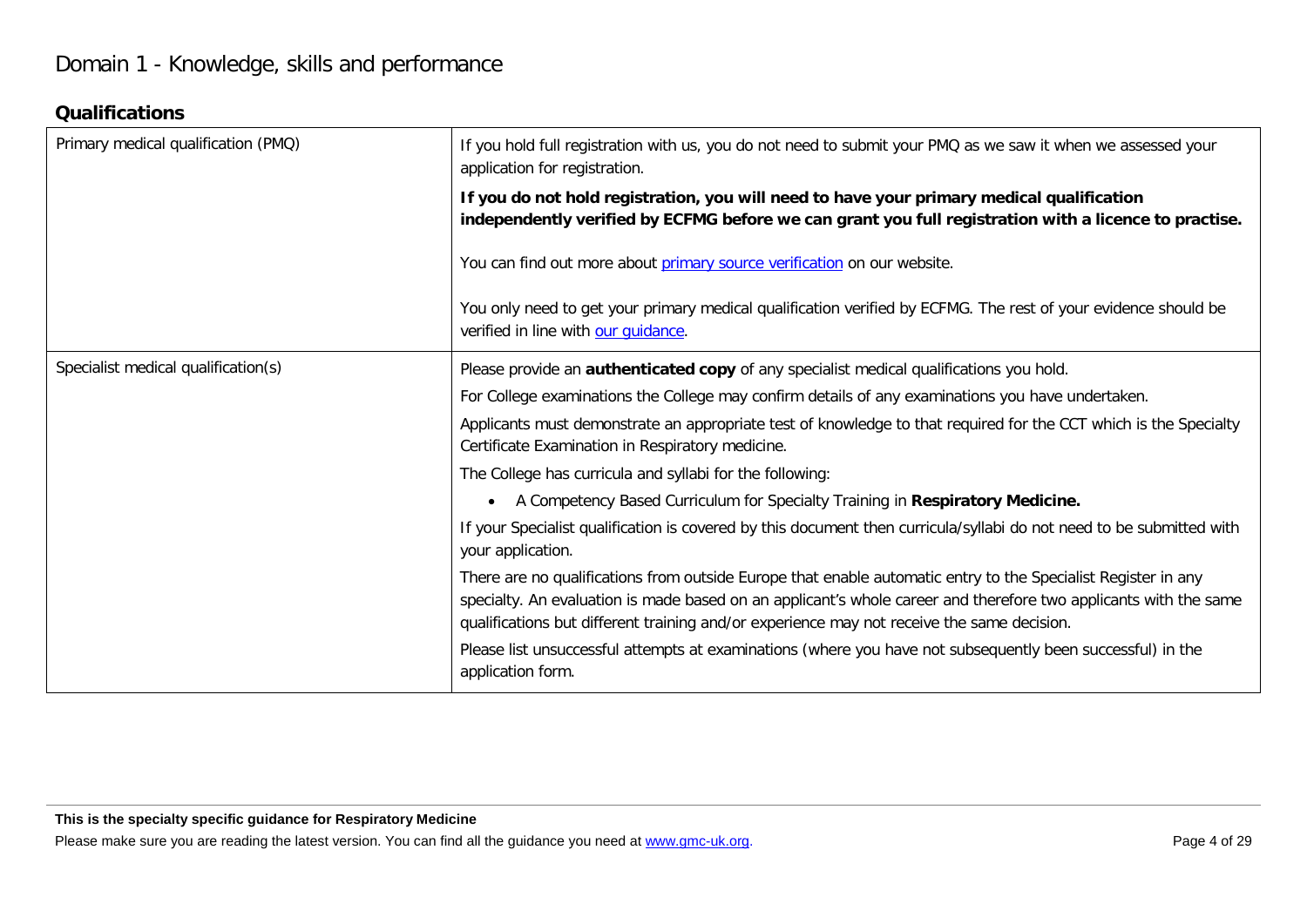| Curriculum or syllabus (if undertaken outside the UK) | Please provide a of your curriculum or syllabus.                                                                                                                                                                                                          |
|-------------------------------------------------------|-----------------------------------------------------------------------------------------------------------------------------------------------------------------------------------------------------------------------------------------------------------|
|                                                       | This should include the requirements of the qualification and must relate to the specialty in which you are<br>applying. The curriculum or syllabus (including assessment methods) must be the one that was in place when you<br>undertook your training. |
|                                                       | If a formal curriculum or syllabus (including assessment methods) is not available please provide a letter from the<br>awarding body outlining the content of the training programme or examination.                                                      |
|                                                       | For qualifications, we will look to evaluate:                                                                                                                                                                                                             |
|                                                       | where the curriculum covers areas of the CCT curriculum<br>$\bullet$                                                                                                                                                                                      |
|                                                       | the complexity of the work undertaken<br>$\bullet$                                                                                                                                                                                                        |
|                                                       | how examinations are evaluated or quality assured (external assessment).<br>$\bullet$                                                                                                                                                                     |
|                                                       | The JRCPTB does not currently have any of documents relating to overseas training programmes and therefore<br>applicants must supply these.                                                                                                               |
| Specialist registration outside the UK                | Please provide an <b>authenticated copy</b> of details of the registration requirements of that authority.                                                                                                                                                |
|                                                       | This will demonstrate what is expected of a registrant by that authority and how your application for registration<br>was evaluated.                                                                                                                      |
|                                                       | The JRCPTB does not currently have any of documents relating to specialist registration outside the UK and<br>therefore applicants must supply these.                                                                                                     |
| Honours and prizes                                    | Please provide copies of certificates or letters showing what the prize or honour was for, including the selection<br>and eligibility criteria and pool of eligible individuals.                                                                          |
|                                                       | Where you have not provided evidence of success in an examination that is a requirement of the CCT curriculum,<br>evidence in this area may contribute to your demonstration of equivalent knowledge.                                                     |
| Other relevant qualifications and certificates        | Please provide copies of certificates.<br>For example: degrees or diplomas in relevant areas such as management, business, IT, communication, education<br>or law.                                                                                        |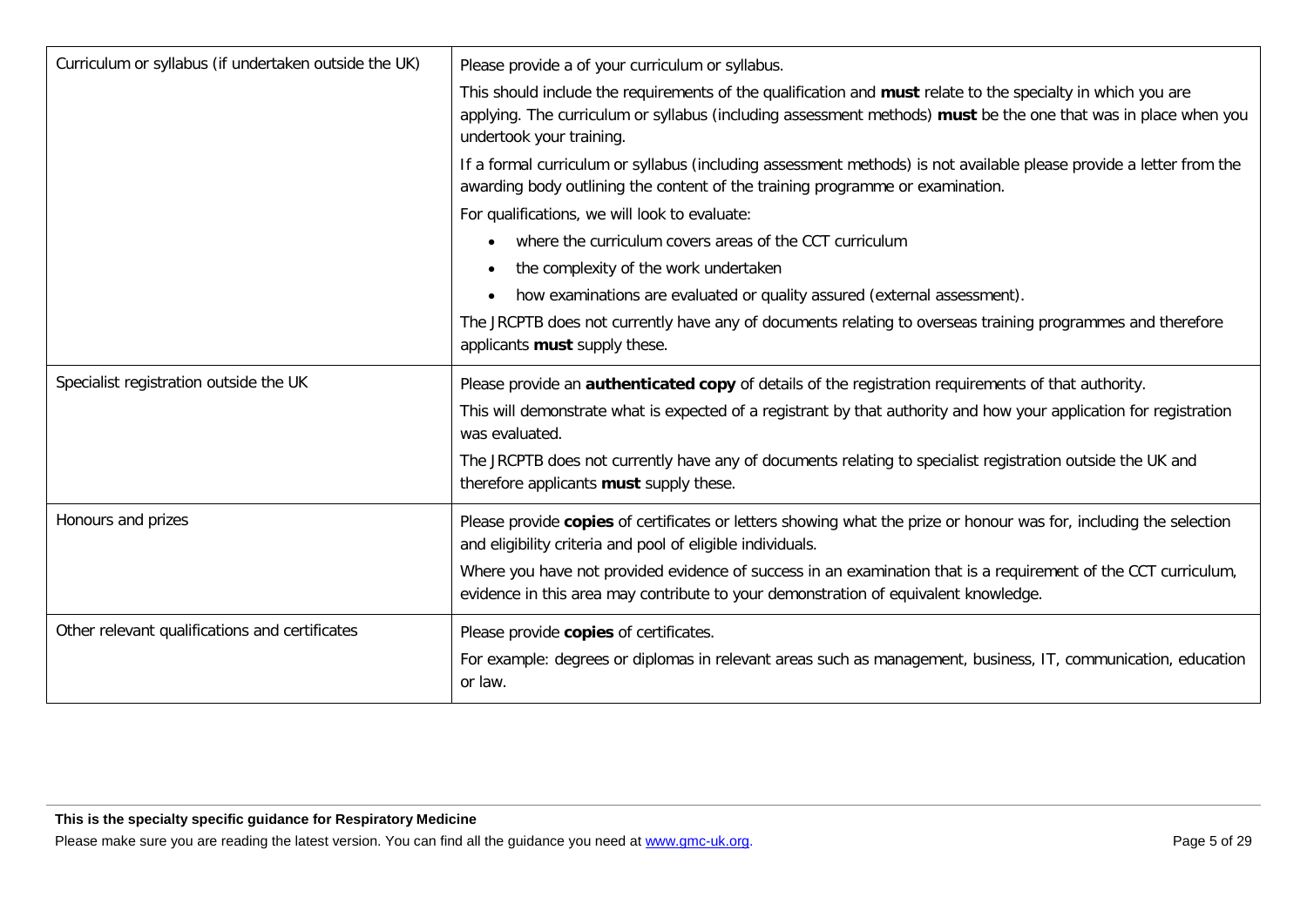#### **Assessments and appraisals**

| Appraisals and assessments            | Please provide copies of the evidence required in this area.                                                                                                                                                                                                                                                                                                                                                                                                                                                                                 |
|---------------------------------------|----------------------------------------------------------------------------------------------------------------------------------------------------------------------------------------------------------------------------------------------------------------------------------------------------------------------------------------------------------------------------------------------------------------------------------------------------------------------------------------------------------------------------------------------|
|                                       | For non training posts you should provide evidence of ongoing evaluation of your performance.                                                                                                                                                                                                                                                                                                                                                                                                                                                |
|                                       | This may take the format of formal appraisals by the department head or line manager (clinical director, medical<br>director, professor).                                                                                                                                                                                                                                                                                                                                                                                                    |
|                                       | For those applicants working in independent practice it is recommended that at least one employer Appraisal is<br>undertaken and summary documentation of this submitted with the application. Those working in a NHS or<br>managed environment should submit evidence of annual appraisals. Where an applicant is not based in the UK<br>alternative forms of appraisal are strongly advised.                                                                                                                                               |
|                                       | In the UK, a revalidation or appraisal portfolio would be appropriate (if it is completed retrospectively less weight<br>will be given to the information provided).                                                                                                                                                                                                                                                                                                                                                                         |
|                                       | Alternative evidence may include letters (written at the time) commenting on your performance. In addition where<br>no formal appraisal or assessment forms are available you must provide information on the method of career<br>review or progression There are many different forms of assessment which form part of the various CCT curricula.<br>Many of these tools are available for those not in training to use.                                                                                                                    |
| RITAs, ARCPs and training assessments | Formal records of assessment have been in place in the UK since 1996 (for posts of Registrar, Specialist Registrar,<br>and Specialty Registrar). If you have undertaken training in the UK in these grades you should provide a copy of<br>your formal records. In addition if you held any of these approved training posts (except locum posts), please<br>provide evidence of your training number.                                                                                                                                       |
|                                       | If you have undertaken training outside the UK you must provide evidence of formal periodic assessment during<br>your training. This evidence must have been completed at the time the training was undertaken (if it is completed<br>retrospectively less weight will be given to the information provided). If you do not supply formal assessment<br>documents, you must provide the curriculum to demonstrate how you were assessed. A detailed letter of<br>verification from an educational supervisor would satisfy this requirement. |
|                                       | If that training was recognised by relevant authorities outside the UK please provide evidence and recognition<br>standards.                                                                                                                                                                                                                                                                                                                                                                                                                 |
|                                       | If areas for development were highlighted please provide evidence to demonstrate that you have subsequently<br>addressed them There are many different forms of assessment which form part of the CCT curriculum. Many of<br>these tools are available for those not in training to use.                                                                                                                                                                                                                                                     |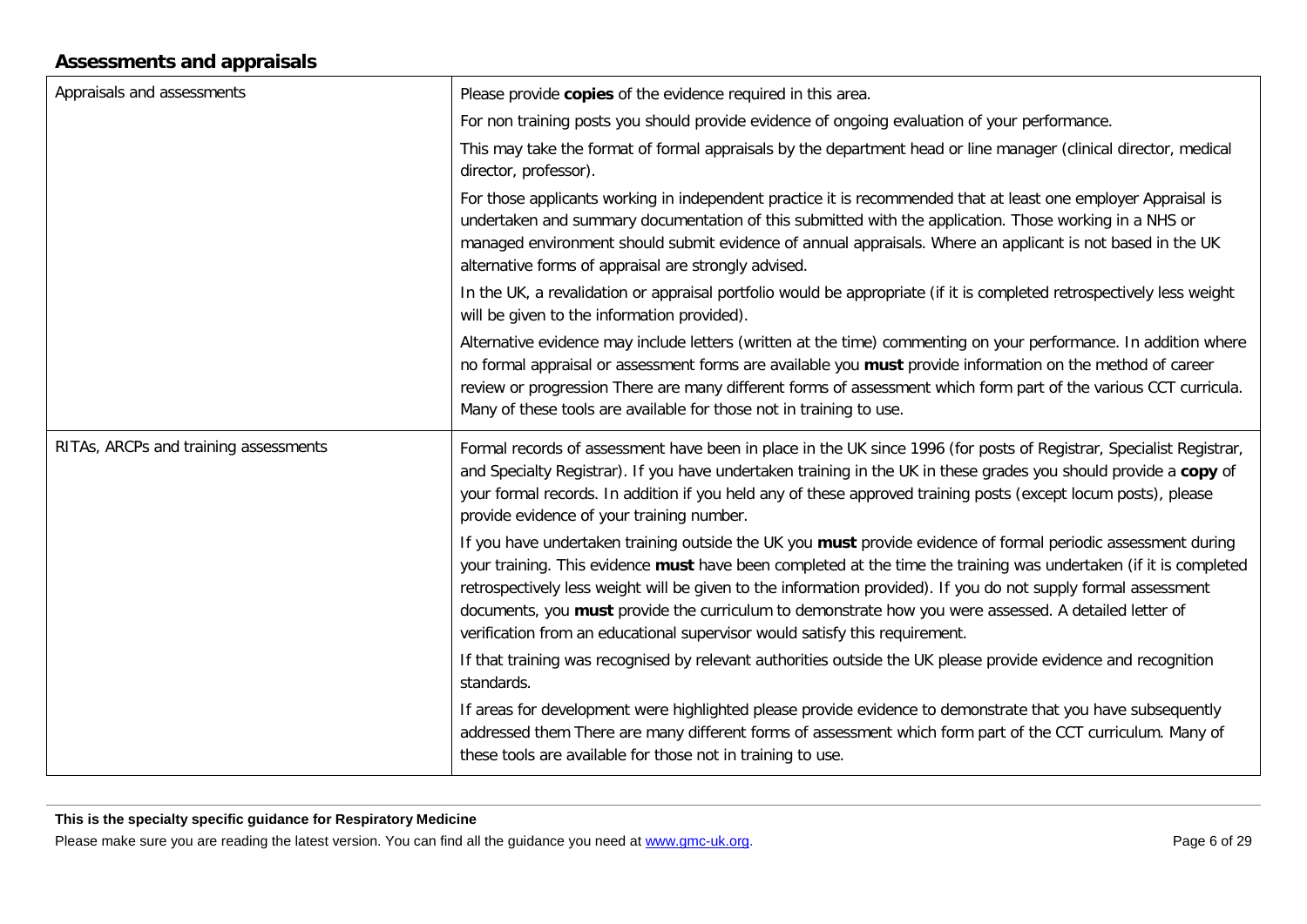| 360° and multi-source feedback          | You may wish to supply evidence of feedback from colleagues of all levels (peers, nursing, auxiliary staff, patients,<br>management) completed at the time and may be in the format of letters, references for posts applied for etc. |
|-----------------------------------------|---------------------------------------------------------------------------------------------------------------------------------------------------------------------------------------------------------------------------------------|
| Awards and discretionary points letters | You must provide copies of certificates and letters if you hold any discretionary points or awards.                                                                                                                                   |
| Personal development plans (PDP)        | For details of what to include please see NHS appraisal information                                                                                                                                                                   |
|                                         | You must also provide evidence of review of your PDP at appraisal. PDPs normally form part of your annual<br>appraisal system and you should submit them with appraisal documentation.                                                |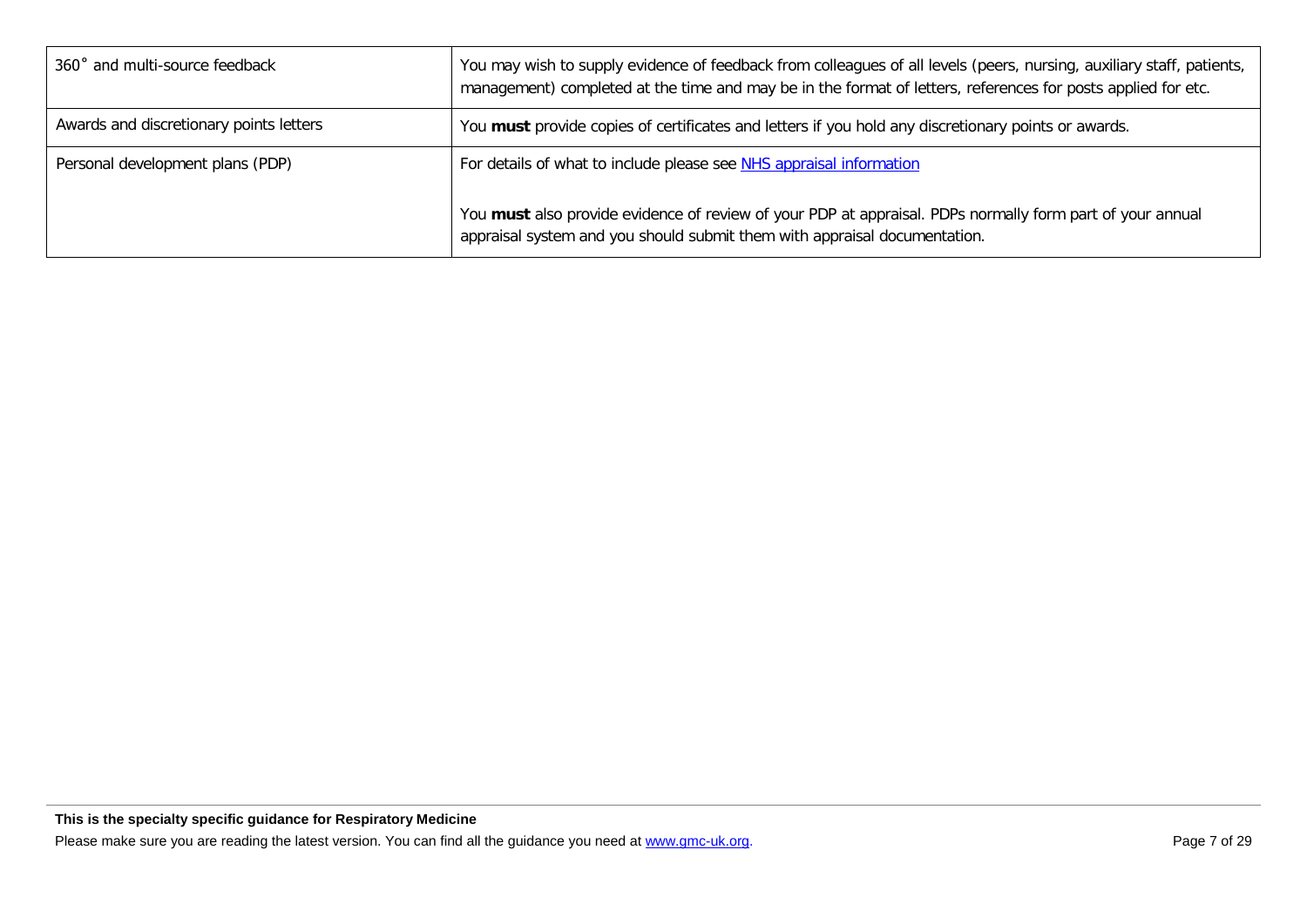#### **Logbooks, records of daily clinical practice and portfolios**

The evidence you supply here **must** demonstrate that you have achieved **all** the requirements and competencies as set down in the CCT curriculum for your specialty.

Where you have, for a substantial period of time, worked in a specialised area, you should submit evidence that at one stage in your career you achieved the requirements and competencies of the curriculum for your specialty and that have maintained these skills. You will also need to provide evidence that your current specialised practice allows you to meet all of the requirements of [Good Medical Practice](http://www.gmc-uk.org/guidance/good_medical_practice.asp).

| Logbooks | Photocopies of operating lists and theatre record books are not satisfactory evidence of procedures. If you did not<br>complete a logbook at the time you undertook the procedures, you should create a logbook from the information<br>you have. It should contain the following information: |
|----------|------------------------------------------------------------------------------------------------------------------------------------------------------------------------------------------------------------------------------------------------------------------------------------------------|
|          | only procedures that you were personally involved in<br>$\bullet$                                                                                                                                                                                                                              |
|          | age and gender<br>$\bullet$                                                                                                                                                                                                                                                                    |
|          | date of the procedure<br>$\bullet$                                                                                                                                                                                                                                                             |
|          | full name of the procedure<br>$\bullet$                                                                                                                                                                                                                                                        |
|          | your role in the procedure (assisted, performed personally, performed under direct supervision of someone<br>more senior, supervised a junior)                                                                                                                                                 |
|          | any critical incidents<br>$\bullet$                                                                                                                                                                                                                                                            |
|          | name of the hospital or clinic where procedure was performed<br>$\bullet$                                                                                                                                                                                                                      |
|          | outcomes data.<br>$\bullet$                                                                                                                                                                                                                                                                    |
|          | For guidance on the most appropriate format for your logbook please refer to www.jrcptb.org.uk where you can<br>obtain a copy of the electronic logbook                                                                                                                                        |
|          | For those who have not completed a log book as they have gone along (although this is not advisable), should<br>provide educational supervisor reports, evidence of completed WPBAs and courses attended.                                                                                      |
|          | Those that have been working less than full time should demonstrate (normally through their log book) that they<br>have undertaken pro rata duties including on-call and other out of hours commitments) required of their full-time<br>colleagues.                                            |
|          | It is important that these cover the full range of the curriculum demonstrating the breadth and depth of the<br>specialty. This may mean that you have to go back further than 5 years.                                                                                                        |
|          | All evidence in this area must be anonymised for individual patient data.                                                                                                                                                                                                                      |

#### **This is the specialty specific guidance for Respiratory Medicine**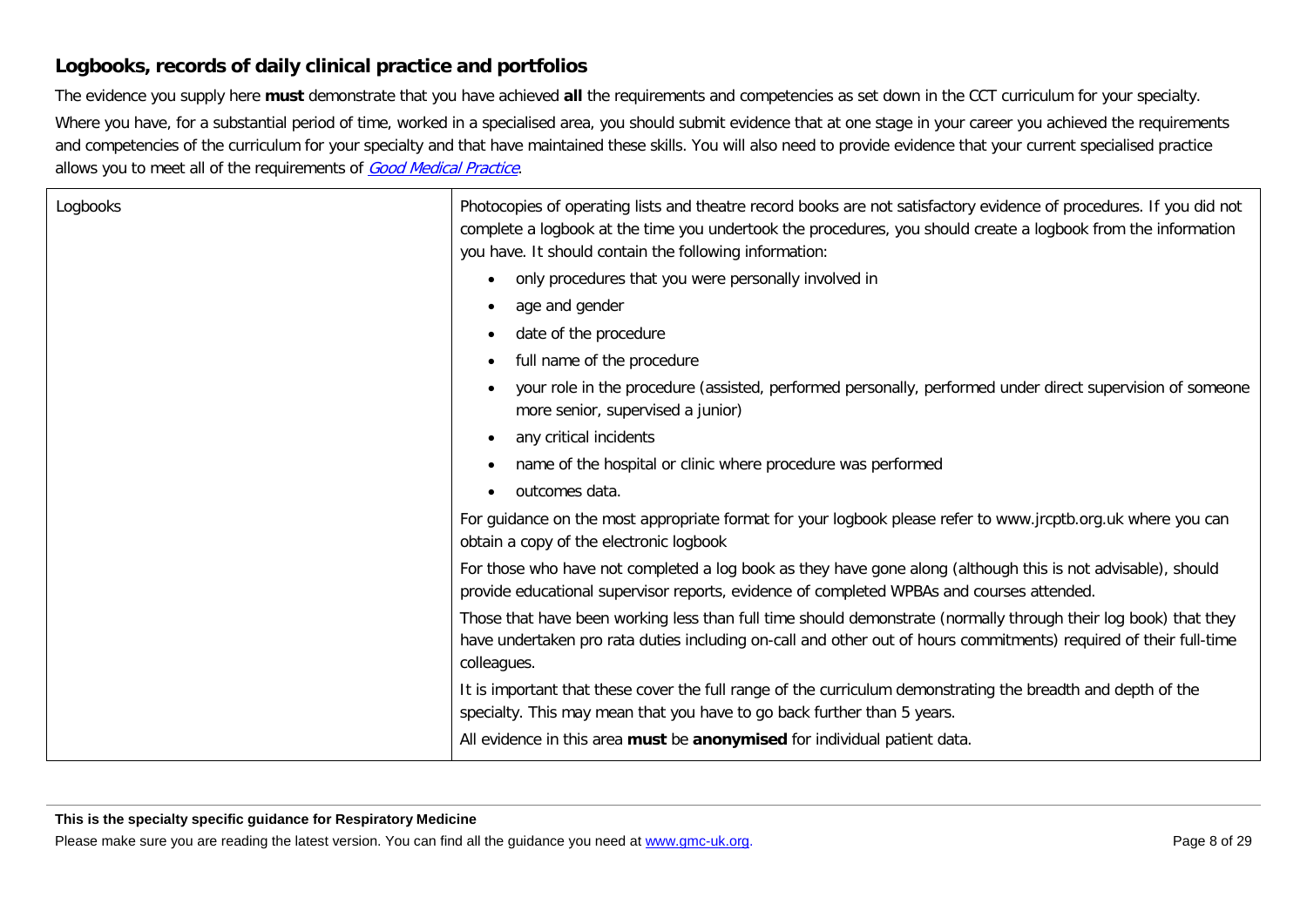|                                                                                        | All patient names (first and last), contact details (including full address) and any patient ID numbers (such<br>as NHS numbers or hospital numbers) must be removed from your evidence before you submit it to us.                                                                                                                                                                                                                                                                                                                                                                                                 |
|----------------------------------------------------------------------------------------|---------------------------------------------------------------------------------------------------------------------------------------------------------------------------------------------------------------------------------------------------------------------------------------------------------------------------------------------------------------------------------------------------------------------------------------------------------------------------------------------------------------------------------------------------------------------------------------------------------------------|
| Consolidation, cumulative data sheets, summary lists<br>and annual caseload statistics | You should provide a summary of the total numbers for the various procedures listed in the logbook. This should<br>be completed annually and include your role in the procedure.<br>It is important that the logbooks cover the full range of the curriculum demonstrating the breadth and depth of the<br>specialty. This may mean that you have to go back further than five years.<br>All evidence in this area must be anonymised for individual patient data.                                                                                                                                                  |
| Medical reports                                                                        | You should provide examples across the breadth of your practice following the Academy of Medical Royal Colleges<br>and NHS agreed format:<br>Standards for the clinical structure and content of patient records<br>You can use these to demonstrate:<br>your involvement or role in cases<br>$\bullet$<br>the types and complexity of cases you are involved in<br>$\bullet$<br>your handling of patient paperwork<br>$\bullet$<br>your respect and protection of confidential information<br>triangulation with logbook information.<br>All evidence in this area must be anonymised for individual patient data. |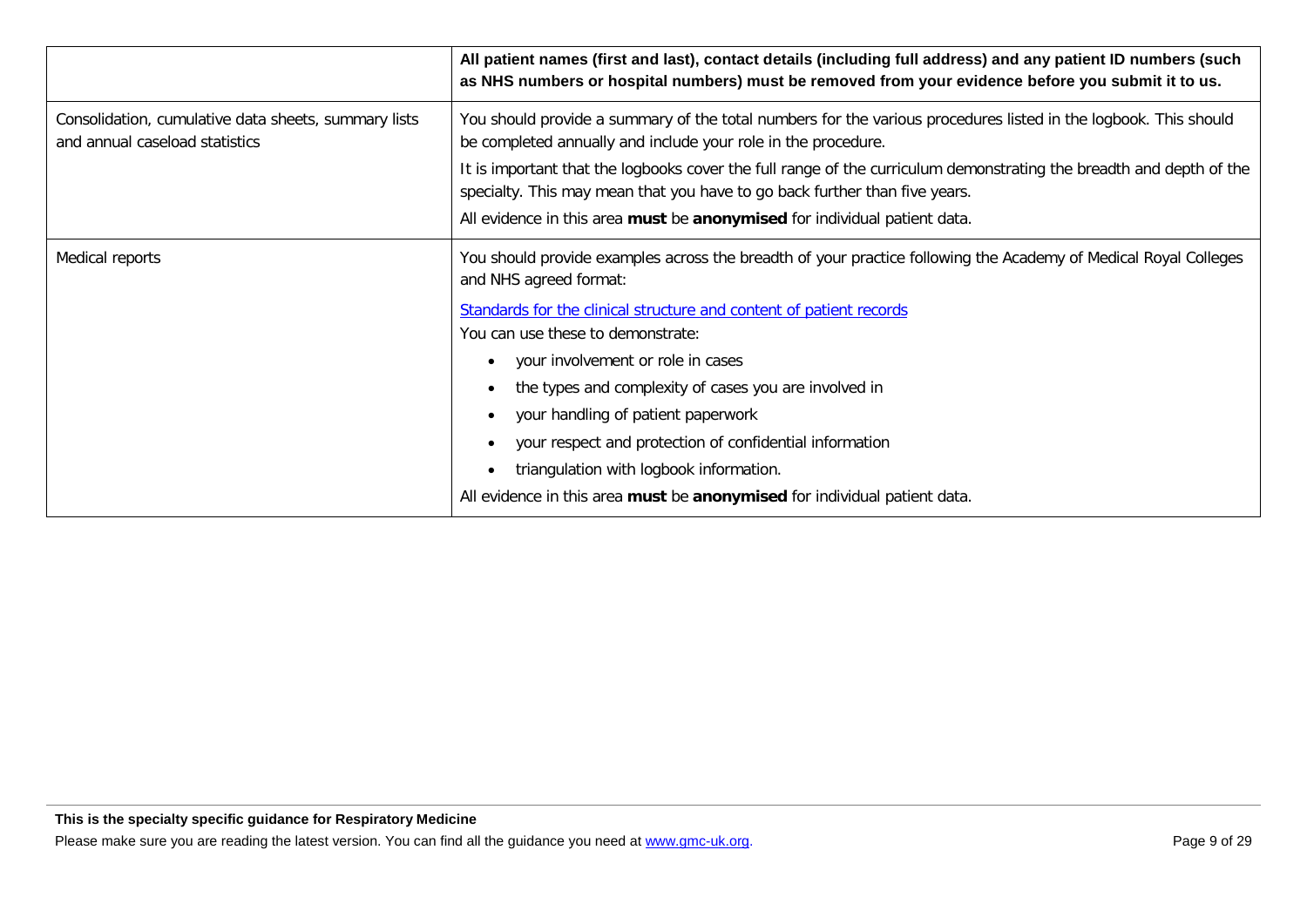| Case histories                               | Case histories that you provide should include:                                                                                                                           |
|----------------------------------------------|---------------------------------------------------------------------------------------------------------------------------------------------------------------------------|
|                                              | dates                                                                                                                                                                     |
|                                              | diagnosis                                                                                                                                                                 |
|                                              | nature of your involvement in the management of the case                                                                                                                  |
|                                              | which curriculum competencies were involved.                                                                                                                              |
|                                              | You can use these to demonstrate:                                                                                                                                         |
|                                              | your involvement or role in cases<br>$\bullet$                                                                                                                            |
|                                              | the types and complexity of cases you are involved in<br>$\bullet$                                                                                                        |
|                                              | your handling of patient paperwork                                                                                                                                        |
|                                              | your respect and protection of confidential information<br>$\bullet$                                                                                                      |
|                                              | triangulation with logbook information.<br>$\bullet$                                                                                                                      |
|                                              | All evidence in this area must be anonymised for individual patient data.                                                                                                 |
| Referral letters discussing patient handling | Please provide a variety of copies of letters to cover all aspects of your work and to demonstrate the breadth of<br>your practice. This may include examples of letters: |
|                                              | requesting a second opinion                                                                                                                                               |
|                                              | advising clinical colleagues or answering particular questions regarding patient management<br>$\bullet$                                                                  |
|                                              | from clinical colleagues regarding applicants involvement in patient management.                                                                                          |
|                                              | You can use these to demonstrate:                                                                                                                                         |
|                                              | your involvement or role in cases<br>$\bullet$                                                                                                                            |
|                                              | the types and complexity of cases you are involved in<br>$\bullet$                                                                                                        |
|                                              | your relationship with your colleagues in other disciplines<br>٠                                                                                                          |
|                                              | your handling of patient paperwork<br>$\bullet$                                                                                                                           |
|                                              | your recognition of the limits of your professional competence                                                                                                            |
|                                              | your respect and protection of confidential information.                                                                                                                  |
|                                              | All evidence in this area must be anonymised for individual patient data.                                                                                                 |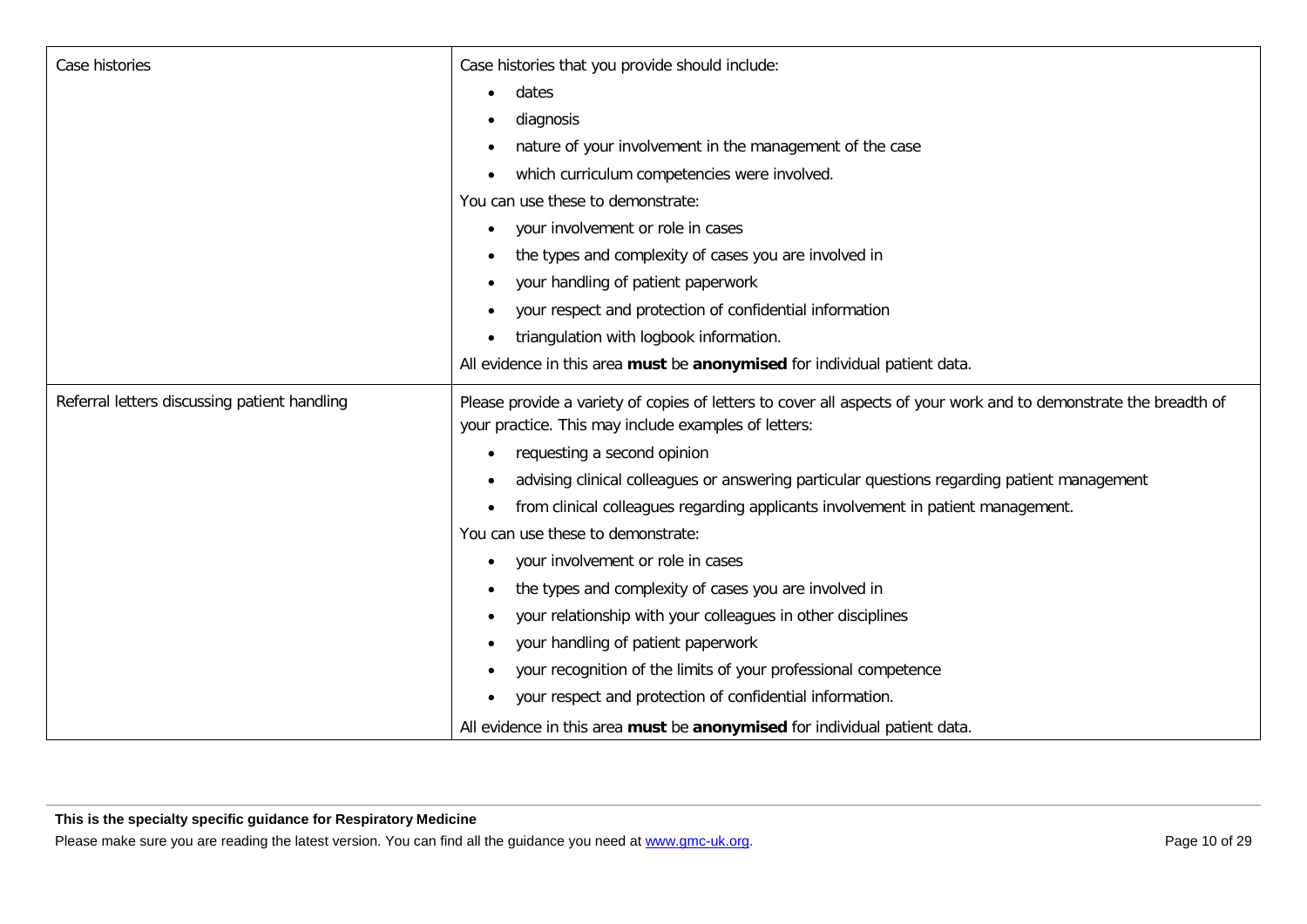| <b>Patient lists</b>                                                          | You may wish to include copies of patient lists. You can use these to demonstrate:<br>your involvement or role in cases<br>$\bullet$<br>the types and complexity of cases you are involved in<br>your participation in teaching and training (where you are supervising a junior colleague)<br>the volume of cases you undertake<br>triangulation with rota, timetable and job plan information<br>triangulation with logbook information.<br>All evidence in this area must be anonymised for individual patient data. |
|-------------------------------------------------------------------------------|-------------------------------------------------------------------------------------------------------------------------------------------------------------------------------------------------------------------------------------------------------------------------------------------------------------------------------------------------------------------------------------------------------------------------------------------------------------------------------------------------------------------------|
| Departmental (or trust) workload statistics and annual<br>caseload statistics | You can use these to demonstrate:<br>the size of the hospital in which you work<br>$\bullet$<br>the volume of work undertaken within your trust and the percentage that you undertake<br>the range of work that you undertake and that is undertaken within your trust<br>$\bullet$<br>triangulation with logbook information                                                                                                                                                                                           |
| Rotas, timetables and job plans                                               | Where you have undertaken a number of roles provide details for each post or role. You can use these documents<br>to demonstrate:<br>details of clinical and non-clinical duties you undertake<br>your on-call commitment<br>your participation in meetings and teaching<br>$\bullet$<br>triangulation with logbook information.                                                                                                                                                                                        |
| Courses relevant to curriculum                                                | Making time available for formal courses is encouraged, subject to local conditions of service. Examples include<br>British Thoracic Society courses, management courses and communication courses.<br>Any overseas courses will be evaluated in line with UK courses.                                                                                                                                                                                                                                                  |
| Portfolios (electronic or revalidation)                                       | Do not submit your whole portfolio. You need to separate the evidence in it and submit that under the correct<br>headings as set out in this guidance.                                                                                                                                                                                                                                                                                                                                                                  |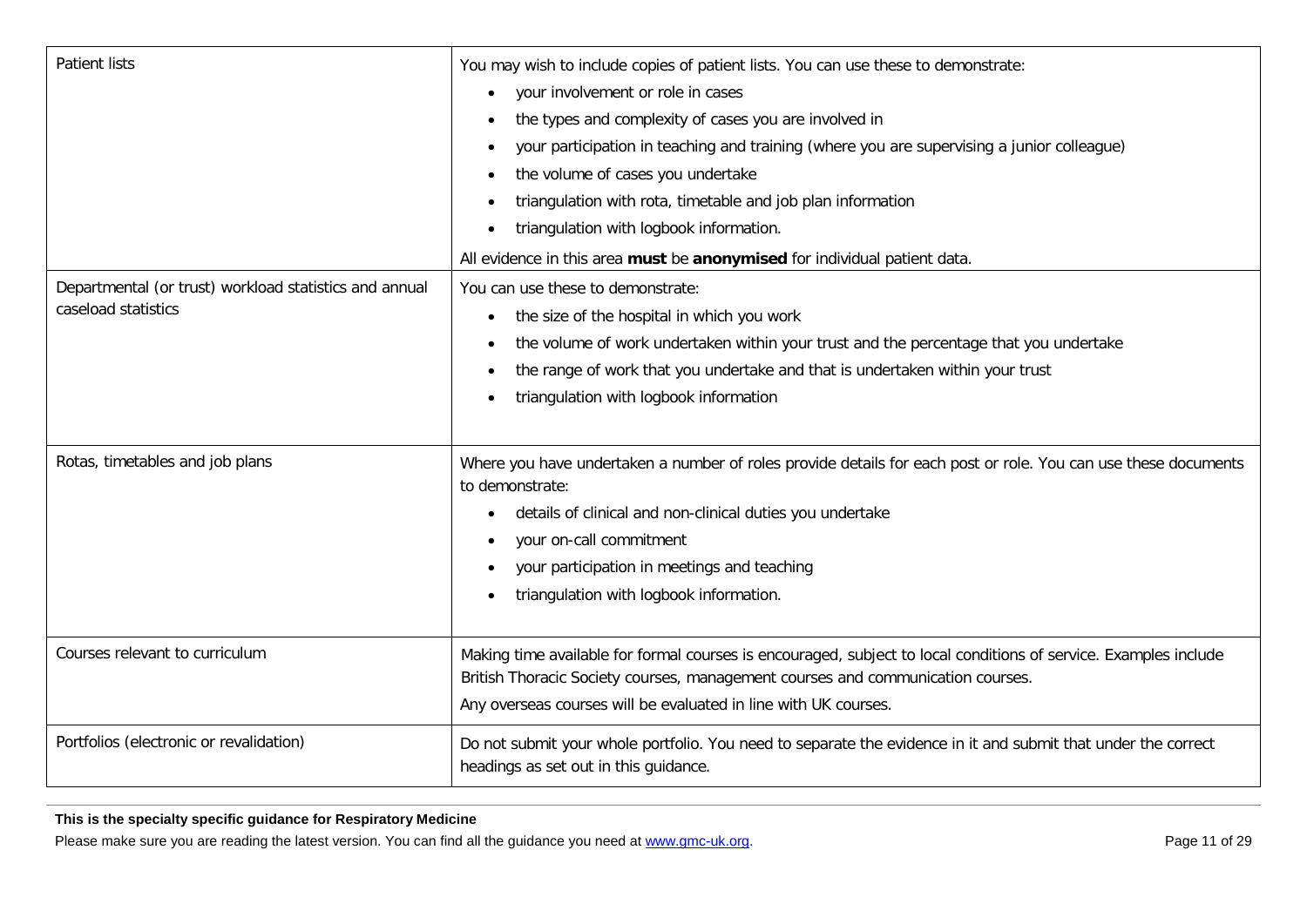#### **Details of posts and duties (including both training and experience posts)**

| Employment letters and contracts of employment | The information in these letters and contracts must match your CV. They will confirm the following:<br>dates you were in post<br>post title, grade, training<br>$\bullet$<br>type of employment: permanent, fixed term, or part time (including percentage of whole time equivalent)<br>$\bullet$<br>The content should include evidence of the different work environments / settings defined in the curriculum. |
|------------------------------------------------|-------------------------------------------------------------------------------------------------------------------------------------------------------------------------------------------------------------------------------------------------------------------------------------------------------------------------------------------------------------------------------------------------------------------|
| Job descriptions                               | These must match the information in your CV. They will confirm the following:<br>your position within the structure of your department<br>your post title<br>$\bullet$<br>your clinical and non clinical commitment<br>your involvement in teaching or training.<br>The content should include evidence of the different work environments / settings defined in the curriculum.                                  |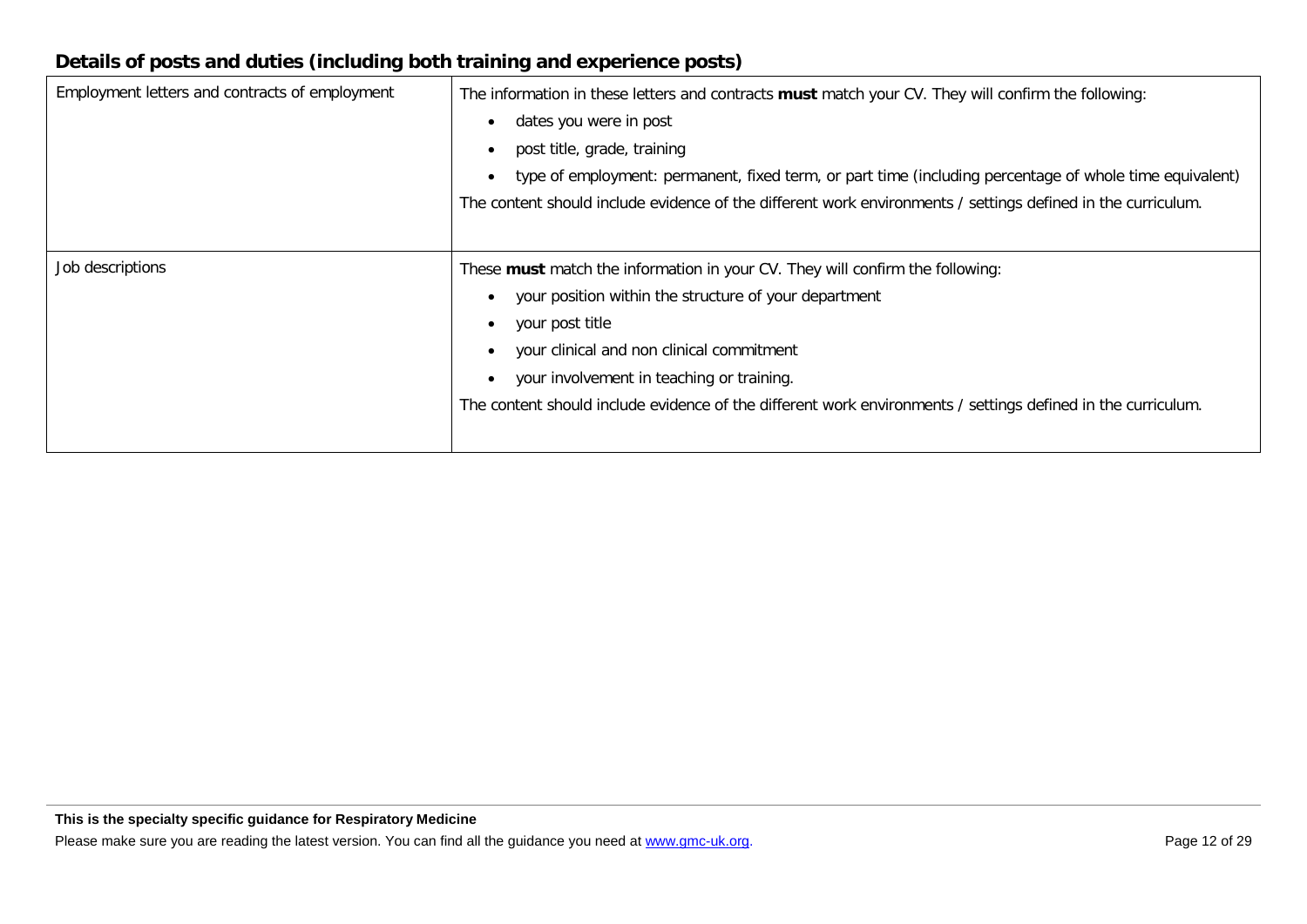| Job plans | Where you have undertaken a number of roles, provide details for each post or role. You can use these documents<br>to demonstrate: |
|-----------|------------------------------------------------------------------------------------------------------------------------------------|
|           | the main duties and responsibilities of the post                                                                                   |
|           | your out of hours responsibilities, including rota commitments                                                                     |
|           | that you have covered for colleagues' periods of leave                                                                             |
|           | any professional supervision and management of junior medical staff that you have undertaken                                       |
|           | your responsibilities for carrying out teaching, examination and accreditation duties                                              |
|           | your contribution to postgraduate and continuing medical education activity, locally and nationally                                |
|           | any responsibilities you had that relate to a special interest                                                                     |
|           | requirements to participate in medical audit and in continuing medical education                                                   |
|           | your involvement in research                                                                                                       |
|           | your managerial, including budgetary, responsibilities where appropriate                                                           |
|           | your participation in administration and management duties.                                                                        |
|           |                                                                                                                                    |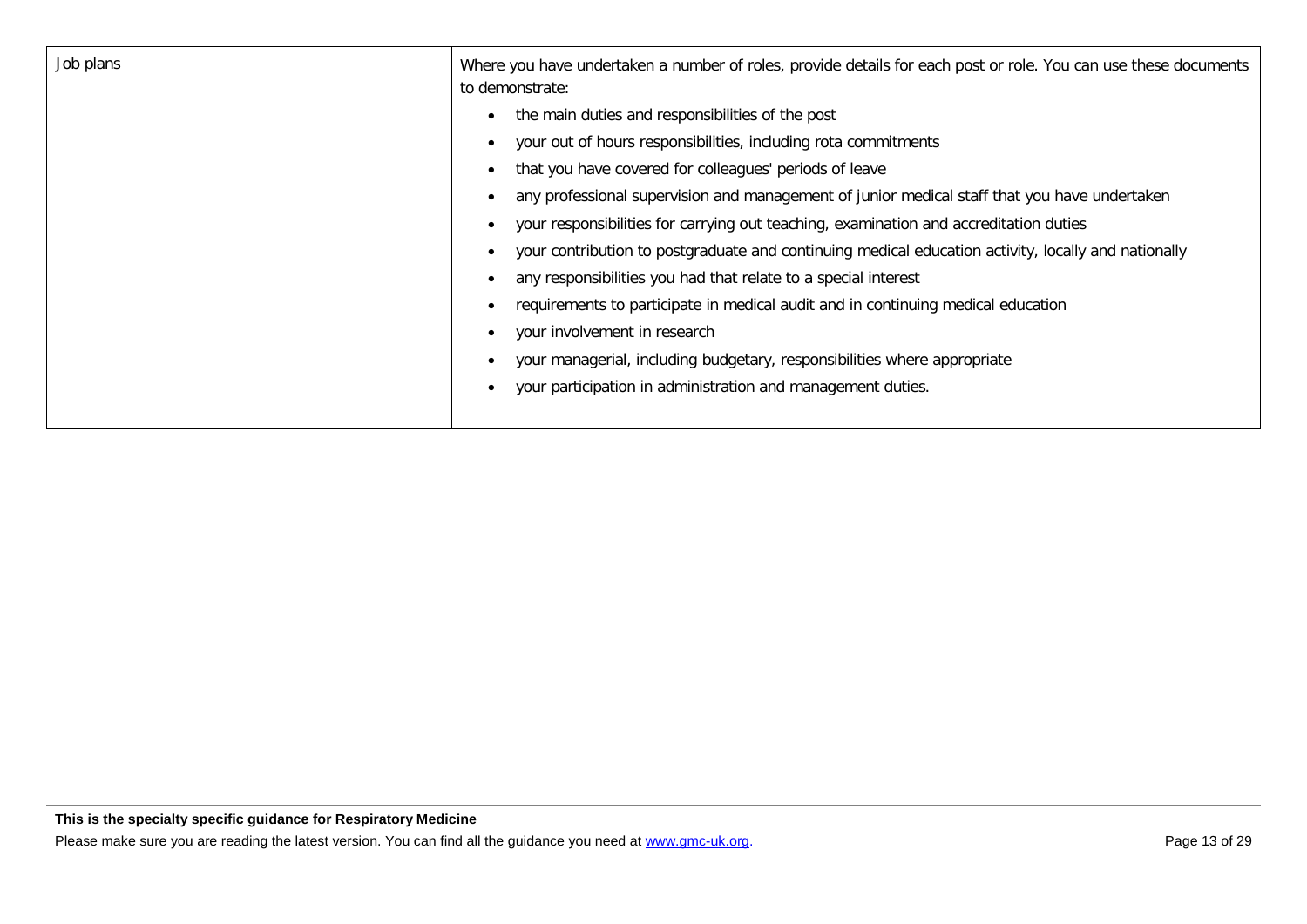#### **Research, publications and presentations**

| Research papers, grants, patent designs | Please include any research relevant to your current practice.                                                 |
|-----------------------------------------|----------------------------------------------------------------------------------------------------------------|
|                                         | If the research is published - please submit the first page of the published paper.                            |
|                                         | If the research is not published - please provide a summary or abstract of the research.                       |
|                                         | Colleges may undertake web searches to check the information you provide.                                      |
|                                         | You can use these documents to demonstrate:                                                                    |
|                                         | the types and complexity of cases you are involved in                                                          |
|                                         | triangulation with logbook information                                                                         |
|                                         | working with colleagues (where research is joint or multi disciplinary)                                        |
|                                         | Continuing Professional Development (CPD)                                                                      |
|                                         | training in research methodology and/or conduct research.                                                      |
|                                         | Where you have not provided evidence of success in an examination that is a requirement of the CCT curriculum, |
|                                         | evidence in this area may contribute to your demonstration of equivalent knowledge.                            |
|                                         |                                                                                                                |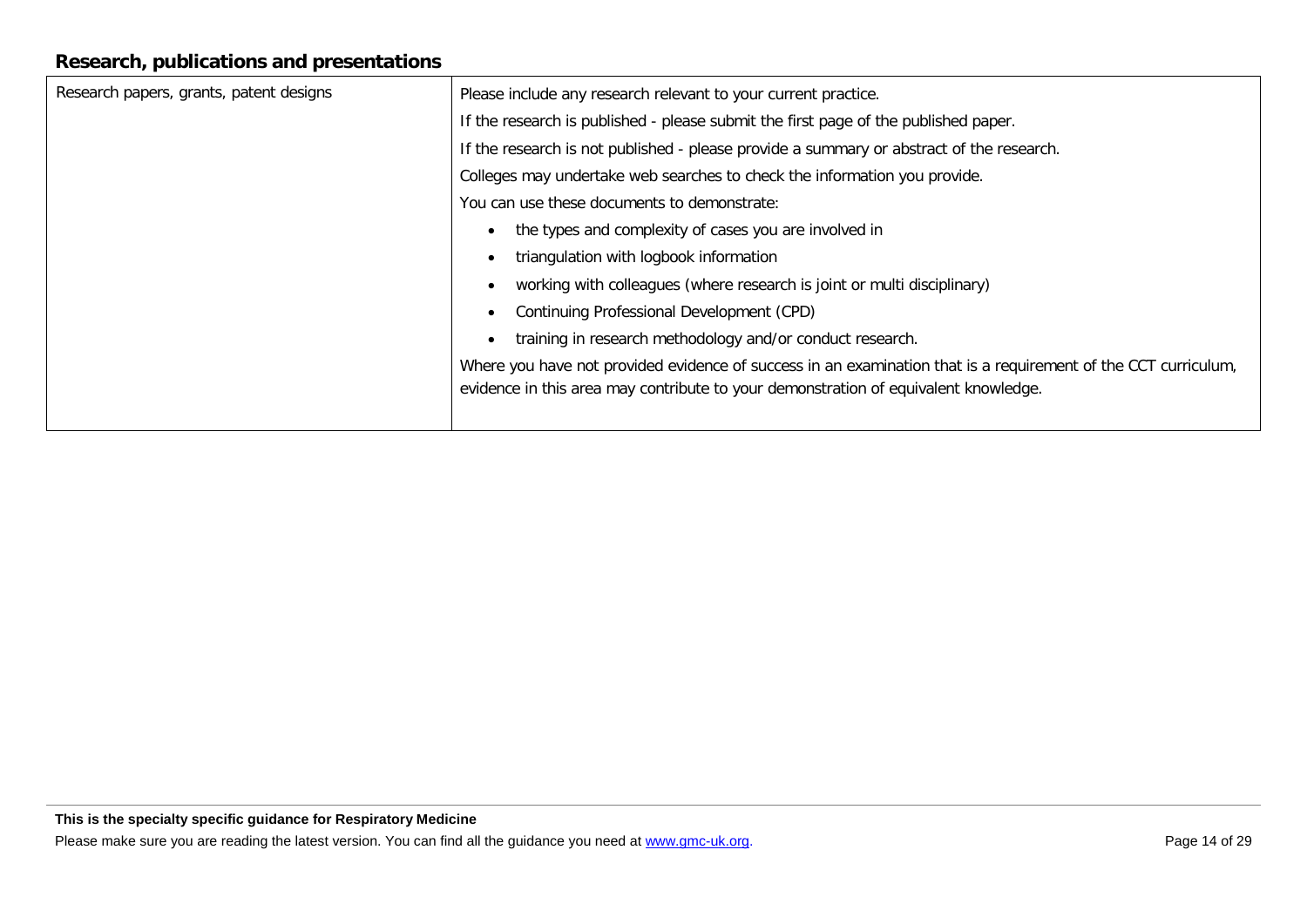| Publications within specialty field | Include a copy of the front page of each publication.                                                                                                                                                                                                           |
|-------------------------------------|-----------------------------------------------------------------------------------------------------------------------------------------------------------------------------------------------------------------------------------------------------------------|
|                                     | More weight is given where:                                                                                                                                                                                                                                     |
|                                     | the applicant is first author                                                                                                                                                                                                                                   |
|                                     | the publication has a high impact factor.                                                                                                                                                                                                                       |
|                                     | You must not change the listing of the authors (the order in which the authors are listed) in papers where there is<br>more than one author.                                                                                                                    |
|                                     | You must provide evidence of having contributed to the production of clinical guidelines (local or national)                                                                                                                                                    |
|                                     | Colleges may undertake web searches to check the information you provide.                                                                                                                                                                                       |
|                                     | You can use these documents to demonstrate:                                                                                                                                                                                                                     |
|                                     | the types and complexity of cases you are involved in<br>$\bullet$                                                                                                                                                                                              |
|                                     | triangulation with logbook information<br>$\bullet$                                                                                                                                                                                                             |
|                                     | working with colleagues (where publications are joint or multi disciplinary)                                                                                                                                                                                    |
|                                     | CPD.<br>$\bullet$                                                                                                                                                                                                                                               |
|                                     | Where you have not provided evidence of success in an examination that is a requirement of the CCT curriculum,<br>evidence in this area may contribute to your demonstration of equivalent knowledge:                                                           |
| Presentations, poster presentations | You may wish to supply invitations to present at national or international meetings to demonstrate your recognition<br>within your specialty. You may also supply feedback from presentations or meeting agendas or programmes that<br>show your participation. |
|                                     | You can use these documents to demonstrate:                                                                                                                                                                                                                     |
|                                     | the types and complexity of cases you are involved in<br>$\bullet$                                                                                                                                                                                              |
|                                     | triangulation with logbook information                                                                                                                                                                                                                          |
|                                     | CPD<br>$\bullet$                                                                                                                                                                                                                                                |
|                                     | teaching and training.                                                                                                                                                                                                                                          |
|                                     | Where you have not provided evidence of success in an examination that is a requirement of the CCT curriculum,                                                                                                                                                  |
|                                     | evidence in this area may contribute to your demonstration of equivalent knowledge.                                                                                                                                                                             |
|                                     |                                                                                                                                                                                                                                                                 |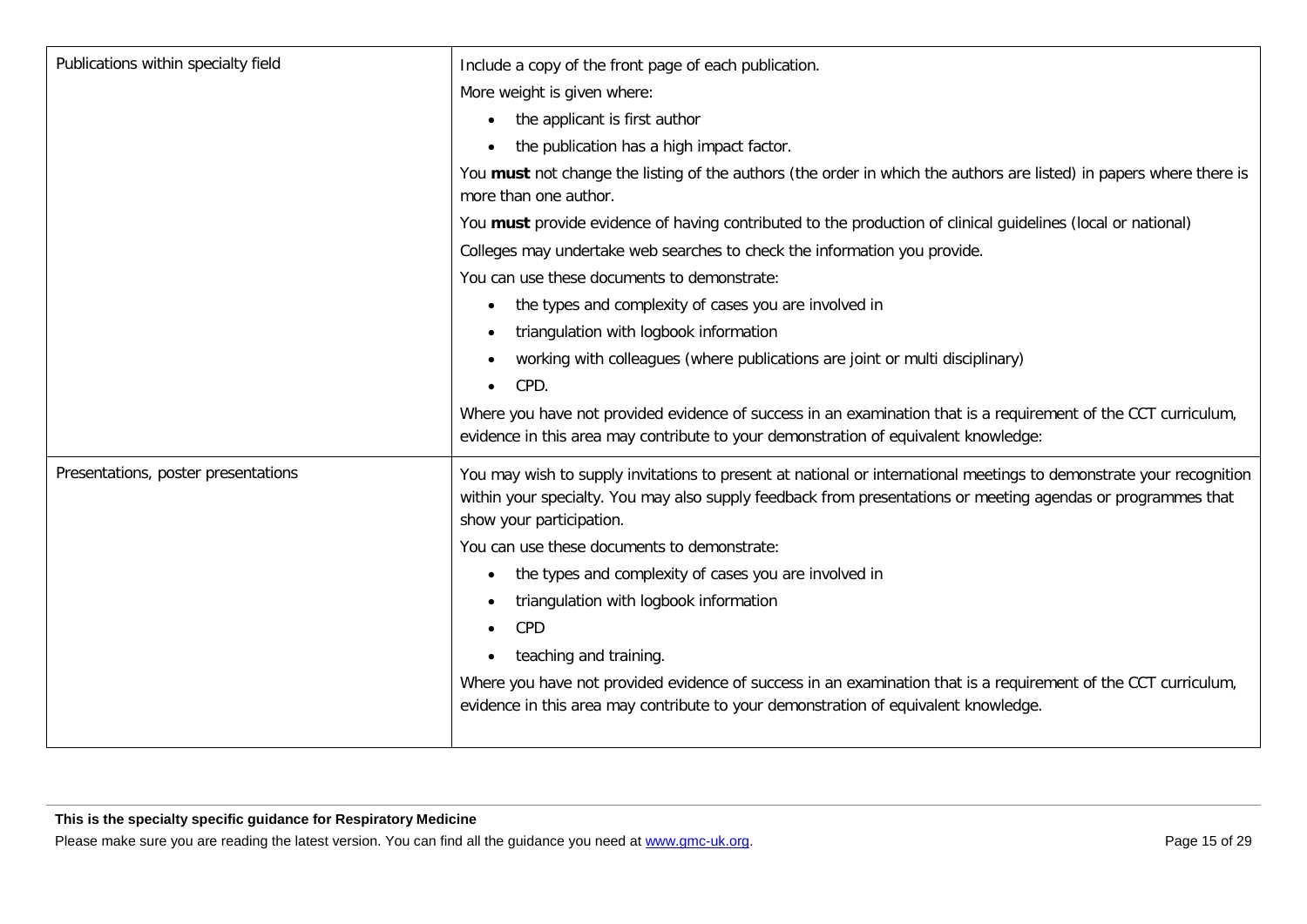| CPD record certificates, certificates of attendance,<br>workshops and at local, national and international<br>meetings or conferences | You should provide a variety of these to cover all aspects of your work and to demonstrate the breadth of your<br>practice. Where you have specialised the provision of CPD records covering the other aspects of the relevant<br>curriculum is important to demonstrate the maintenance of your skills.<br>Please provide details of the events you have attended describing the content. Support this with documentary<br>evidence of your attendance (CPD certificates etc).<br>See the JRCPTB guidelines at www.jrcptb.org.uk.                                                                                                                                                                                                  |
|---------------------------------------------------------------------------------------------------------------------------------------|-------------------------------------------------------------------------------------------------------------------------------------------------------------------------------------------------------------------------------------------------------------------------------------------------------------------------------------------------------------------------------------------------------------------------------------------------------------------------------------------------------------------------------------------------------------------------------------------------------------------------------------------------------------------------------------------------------------------------------------|
| CPD registration points from UK Medical Royal College<br>(or equivalent body overseas)                                                | Please provide evidence of registration within a formal system. Royal Colleges or Faculties may confirm attainment<br>of their requirements.<br>See the JRCPTB guidelines at www.jrcptb.org.uk.                                                                                                                                                                                                                                                                                                                                                                                                                                                                                                                                     |
| Membership of professional bodies and organisations                                                                                   | List the following for your current membership of professional bodies and organisations. Provide documentary<br>evidence showing membership information:<br>organisation name<br>٠<br>date of joining<br>$\bullet$<br>status of membership (member, associate etc)<br>$\bullet$<br>how membership is achieved (evaluation, examination, is membership restricted or open to all?)<br>$\bullet$<br>Where membership has been attained through an evaluation or examination and you have not provided evidence<br>of success in an examination that is a requirement of the CCT curriculum, evidence in this area may contribute to<br>your demonstration of equivalent knowledge.<br>See the JRCPTB guidelines at www.jrcptb.org.uk. |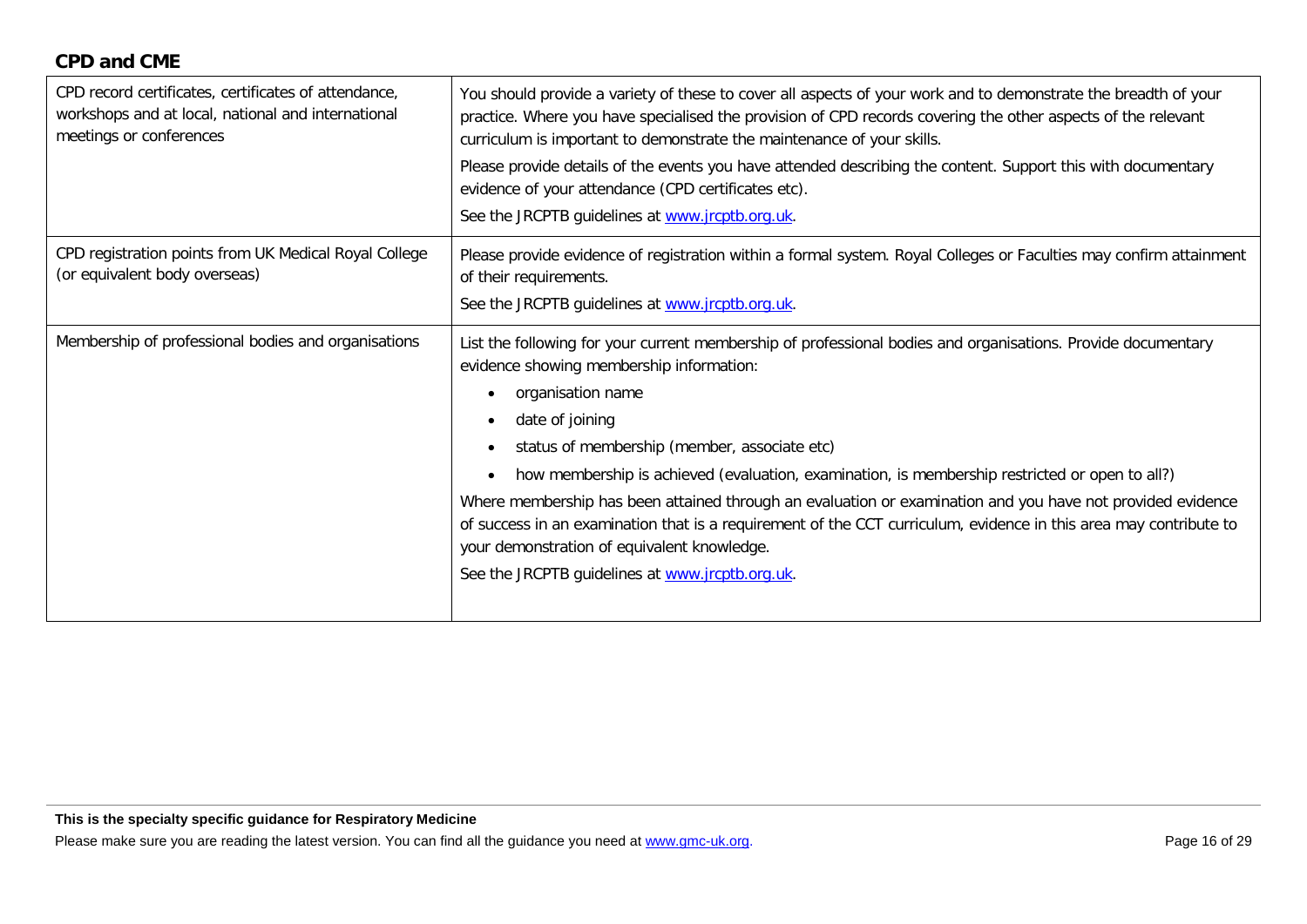## **Teaching and training**

| Teaching timetables | Where you have undertaken a number of roles provide details for each post or role, indicate the level of the<br>teaching. Where teaching is not formal (timetabled) indicate how you participate in teaching.<br>Where you have not provided evidence of success in an examination that is a requirement of the CCT curriculum,<br>evidence in this area may contribute to your demonstration of equivalent knowledge.<br>Timetables to include evidence of<br>participation in patient education collaboratively with other members of a multi-professional team<br>$\bullet$<br>participation in the teaching of allied health professional.<br>$\bullet$                                                                                                                                                                                   |
|---------------------|-----------------------------------------------------------------------------------------------------------------------------------------------------------------------------------------------------------------------------------------------------------------------------------------------------------------------------------------------------------------------------------------------------------------------------------------------------------------------------------------------------------------------------------------------------------------------------------------------------------------------------------------------------------------------------------------------------------------------------------------------------------------------------------------------------------------------------------------------|
| Lectures            | Please include evidence showing the audience and topics covered, such as posters advertising event, educational<br>timetable from trust education centre, letter from education centre indicating your involvement in specialty trainee<br>formal education programme. This can Include attendance or speaking at meetings of 'lay' patient support<br>organisations.<br>You can use these documents to demonstrate:<br>the types and complexity of cases you are involved in<br>$\bullet$<br>triangulation with logbook information<br>$\bullet$<br>CPD<br>$\bullet$<br>teaching and training<br>$\bullet$<br>communication skills.<br>Where you have not provided evidence of success in an examination that is a requirement of the CCT curriculum,<br>evidence in this area may contribute to your demonstration of equivalent knowledge. |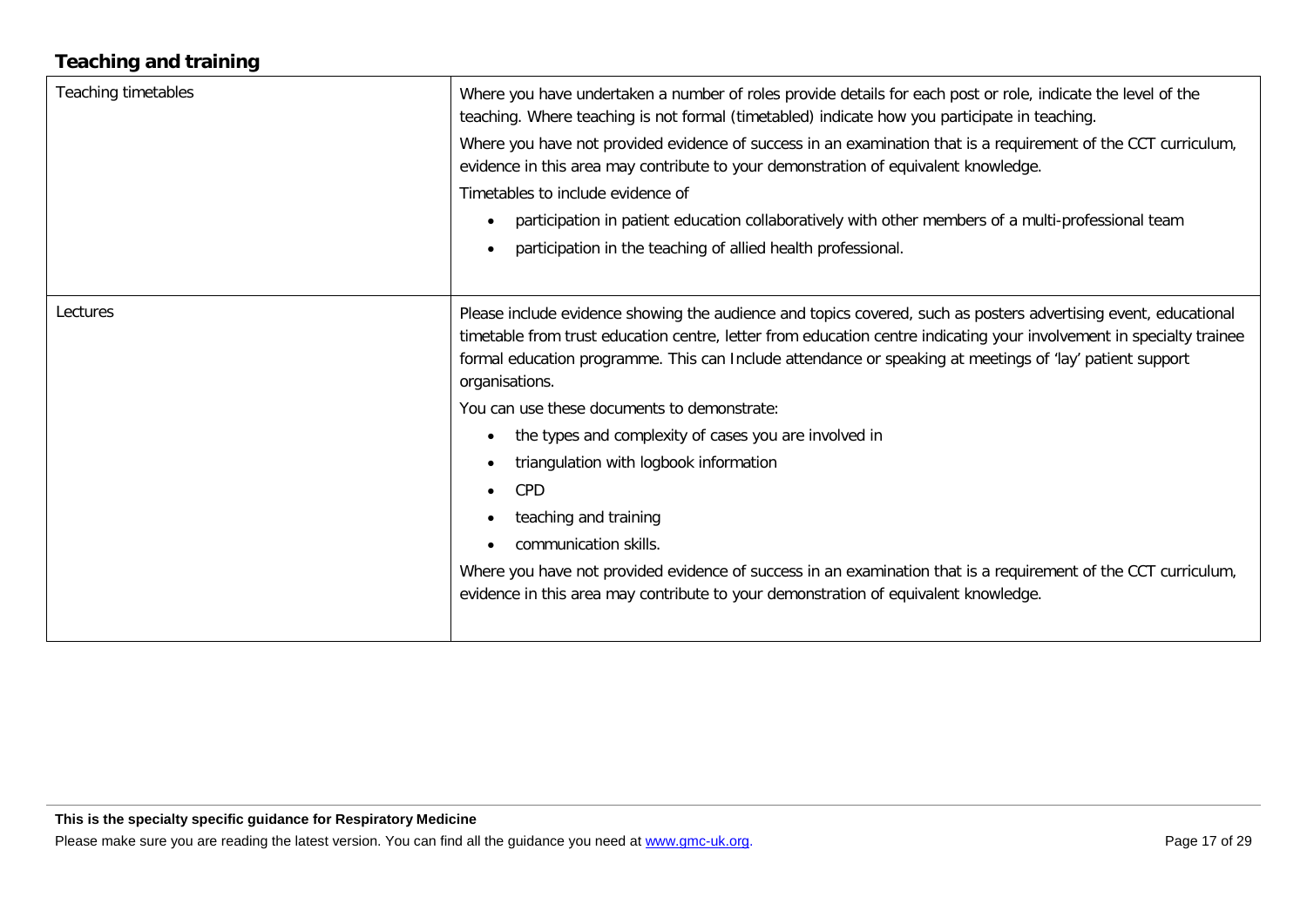| Feedback or evaluation forms from those taught | Please provide copies of feedback from teaching events you have participated in.                                                                                                         |
|------------------------------------------------|------------------------------------------------------------------------------------------------------------------------------------------------------------------------------------------|
|                                                | You can use these documents to demonstrate:                                                                                                                                              |
|                                                | the types and complexity of cases you are involved in                                                                                                                                    |
|                                                | triangulation with logbook information                                                                                                                                                   |
|                                                | <b>CPD</b>                                                                                                                                                                               |
|                                                | teaching and training                                                                                                                                                                    |
|                                                | leadership                                                                                                                                                                               |
|                                                | relationships with colleagues                                                                                                                                                            |
|                                                | communication skills.                                                                                                                                                                    |
|                                                | All evidence in this area must be anonymised for individual patient data.                                                                                                                |
| Letters from colleagues                        | You can use copies of letters from colleagues to demonstrate similar information to feedback forms (see above).                                                                          |
|                                                | All evidence in this area must be anonymised for individual patient data.                                                                                                                |
| Attendance at teaching or appraisal courses    | Please provide documentary evidence that you attended the courses and information on the content of the course<br>including whether they were generic or aimed at medical professionals. |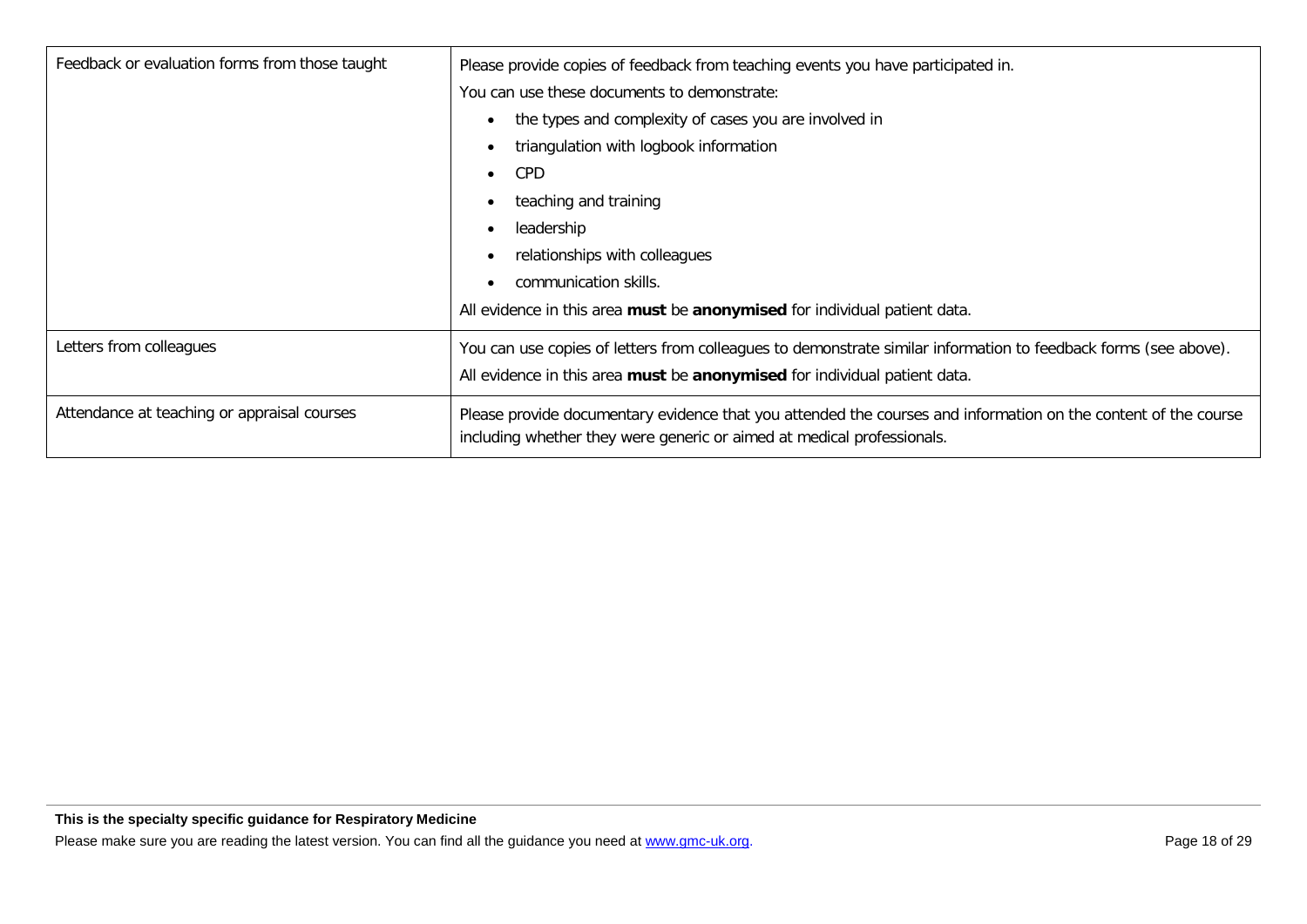| Participation in assessment or appraisal and<br>You may provide the following types of evidence to support this area:<br>appointments processes<br>copies of invitations to appraisals or assessments including attendance at appraisal/assessment courses<br>$\bullet$<br>evidence of participation in the Deanery ARCP or RITA processes<br>$\bullet$<br>evidence of participation in appointments for trainees (including invitations to participate and interview<br>$\bullet$<br>panel information, including attendance at interview and appointment related courses).<br>You can use these documents to demonstrate:<br>contribution to postgraduate and continuing medical education activity, locally and nationally<br>٠<br>any responsibilities which relate to a special interest<br>٠<br>participation in administration, management duties<br>$\bullet$<br>participation in teaching and training<br>communication, partnership and teamwork<br>relationships with colleagues (including giving feedback)<br>leadership.<br>$\bullet$ |
|-----------------------------------------------------------------------------------------------------------------------------------------------------------------------------------------------------------------------------------------------------------------------------------------------------------------------------------------------------------------------------------------------------------------------------------------------------------------------------------------------------------------------------------------------------------------------------------------------------------------------------------------------------------------------------------------------------------------------------------------------------------------------------------------------------------------------------------------------------------------------------------------------------------------------------------------------------------------------------------------------------------------------------------------------------|
|-----------------------------------------------------------------------------------------------------------------------------------------------------------------------------------------------------------------------------------------------------------------------------------------------------------------------------------------------------------------------------------------------------------------------------------------------------------------------------------------------------------------------------------------------------------------------------------------------------------------------------------------------------------------------------------------------------------------------------------------------------------------------------------------------------------------------------------------------------------------------------------------------------------------------------------------------------------------------------------------------------------------------------------------------------|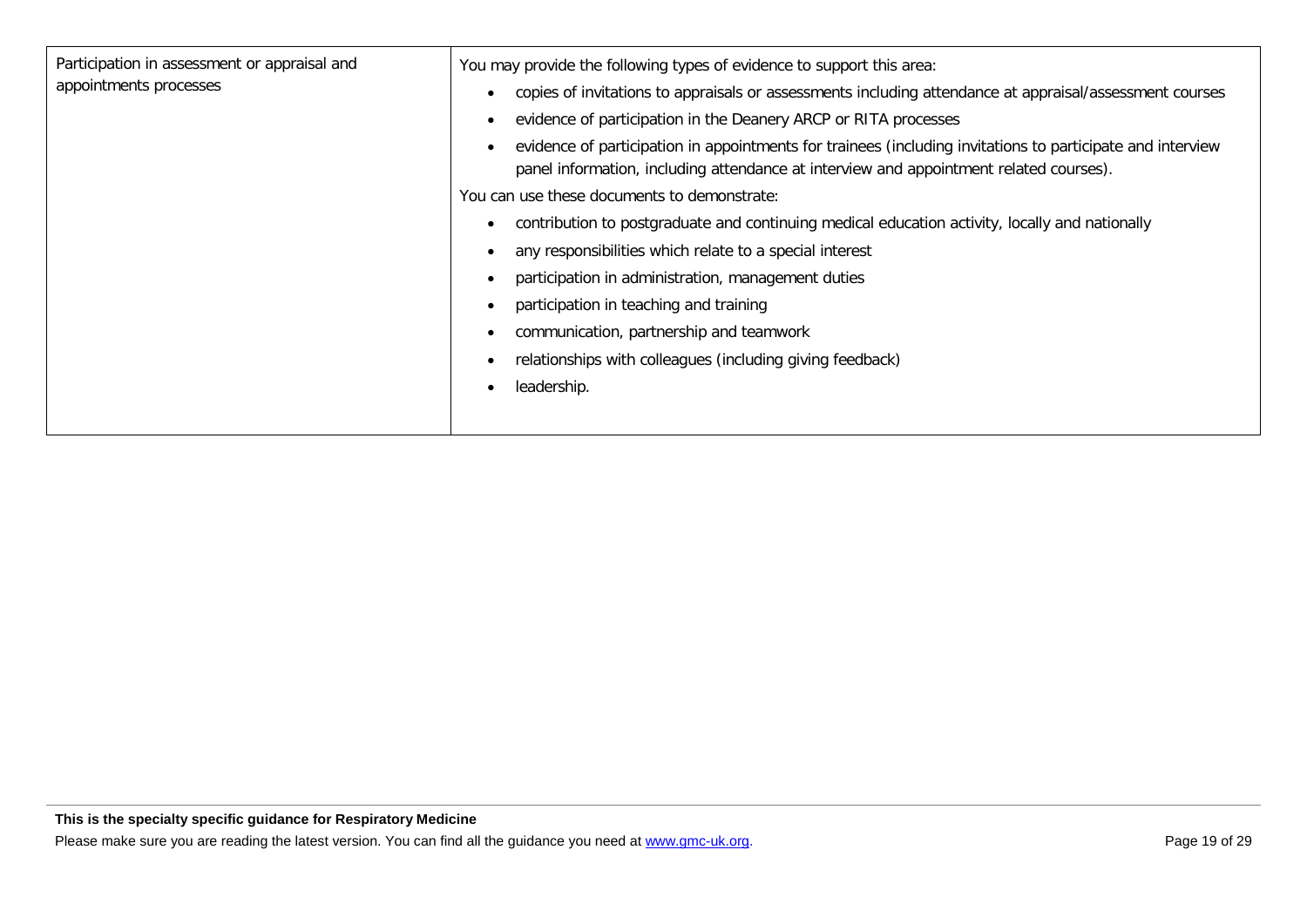## Domain 2 – Safety and quality

#### **Participation in audit, service improvement**

| You should provide evidence of the five stages of the audit process:                                                  |
|-----------------------------------------------------------------------------------------------------------------------|
| Definition of criteria and standards                                                                                  |
| Data collection<br>2.                                                                                                 |
| Assessment of performance against criteria and standards<br>3.                                                        |
| Identification of changes (alterations to practice)<br>4.                                                             |
| Re-evaluation<br>5.                                                                                                   |
| Evidence you could supply includes:                                                                                   |
| audit reports (collections of data alone are not considered as a full clinical audit)<br>$\bullet$                    |
| publications<br>$\bullet$                                                                                             |
| submissions to ethics committee (not satisfactory alone)<br>$\bullet$                                                 |
| presentations of audit work (see above for details required for presentations)<br>٠                                   |
| letter from audit or clinical governance lead confirming participation in audit or governance activities<br>$\bullet$ |
| guidelines produced to reflect lessons learned within audit<br>$\bullet$                                              |
| notes from self-reflective diaries.<br>$\bullet$                                                                      |
| You can use these documents to demonstrate:                                                                           |
| the types and complexity of cases you are involved in<br>٠                                                            |
| triangulation with logbook information<br>$\bullet$                                                                   |
| CPD<br>$\bullet$                                                                                                      |
| communication, partnership and teamwork<br>$\bullet$                                                                  |
| relationships with colleagues, patients<br>$\bullet$                                                                  |
| leadership<br>$\bullet$                                                                                               |
| multi disciplinary working.<br>٠                                                                                      |
|                                                                                                                       |
|                                                                                                                       |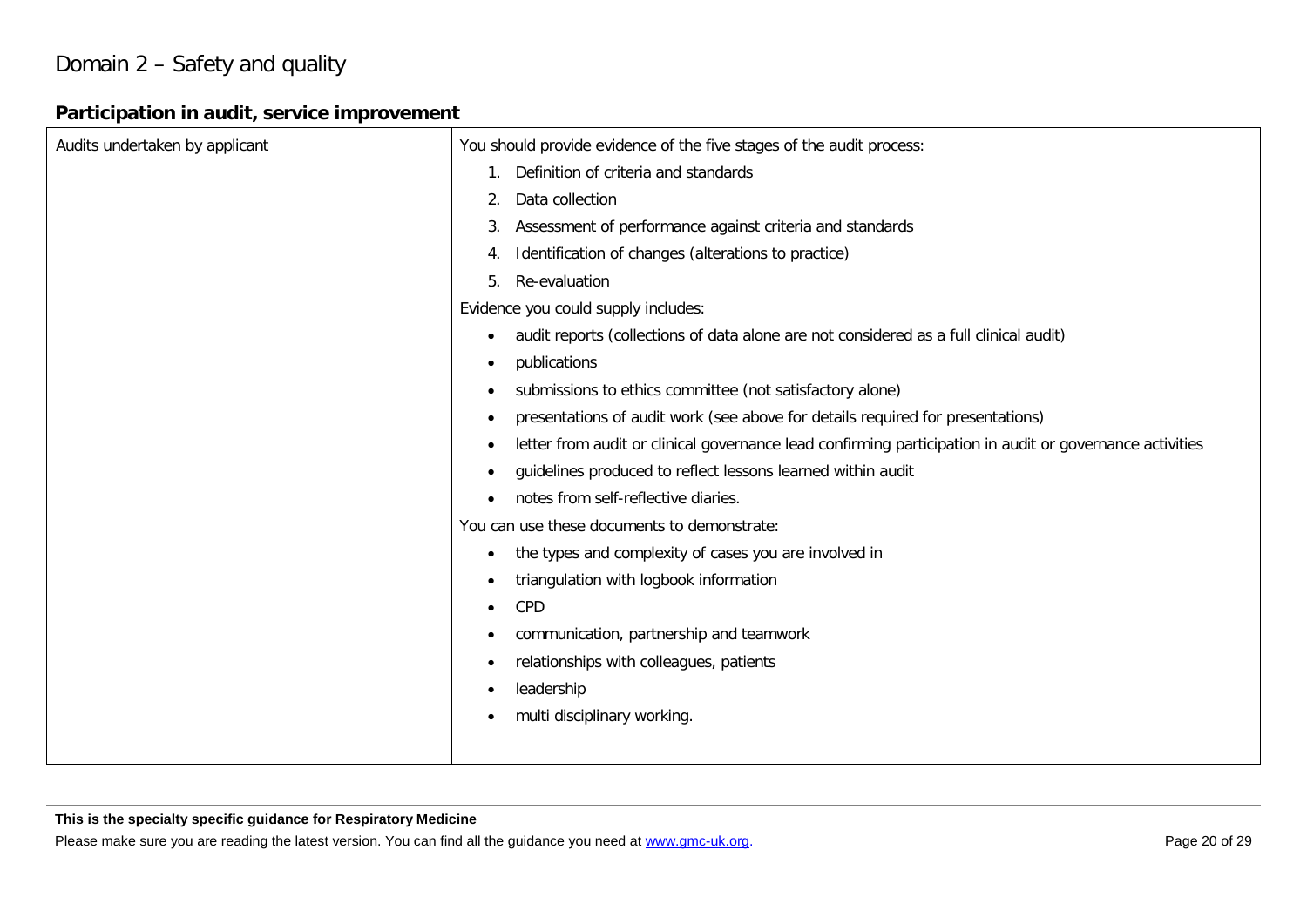| Reflective diaries                                   |                                                                                                                    |
|------------------------------------------------------|--------------------------------------------------------------------------------------------------------------------|
|                                                      | You can use this document to demonstrate                                                                           |
|                                                      | triangulation with logbooks<br>$\bullet$                                                                           |
|                                                      | relationships with colleagues<br>$\bullet$                                                                         |
|                                                      | your recognition of the limits of your professional competence<br>$\bullet$                                        |
|                                                      | handling of critical incidents or complaints<br>$\bullet$                                                          |
|                                                      | how you have changed your practice in the light of experiences (part of audit).<br>$\bullet$                       |
|                                                      | As this evidence is self produced for its content to be given weight it must be supported or triangulated by other |
|                                                      | evidence.                                                                                                          |
| Service Improvement and clinical governance meetings | This area could be demonstrated in a number of ways including:                                                     |
|                                                      | invitations to attend meetings<br>$\bullet$                                                                        |
|                                                      | minutes of meetings demonstrating your attendance and participation in the meeting.                                |
|                                                      | You can use these documents to demonstrate:                                                                        |
|                                                      | communication, partnership and teamwork<br>$\bullet$                                                               |
|                                                      | relationships with colleagues<br>$\bullet$                                                                         |
|                                                      | leadership<br>$\bullet$                                                                                            |
|                                                      | multi disciplinary working<br>$\bullet$                                                                            |
|                                                      | participation in audit or clinical governance.<br>$\bullet$                                                        |
|                                                      | All evidence in this area must be anonymised for individual patient data.                                          |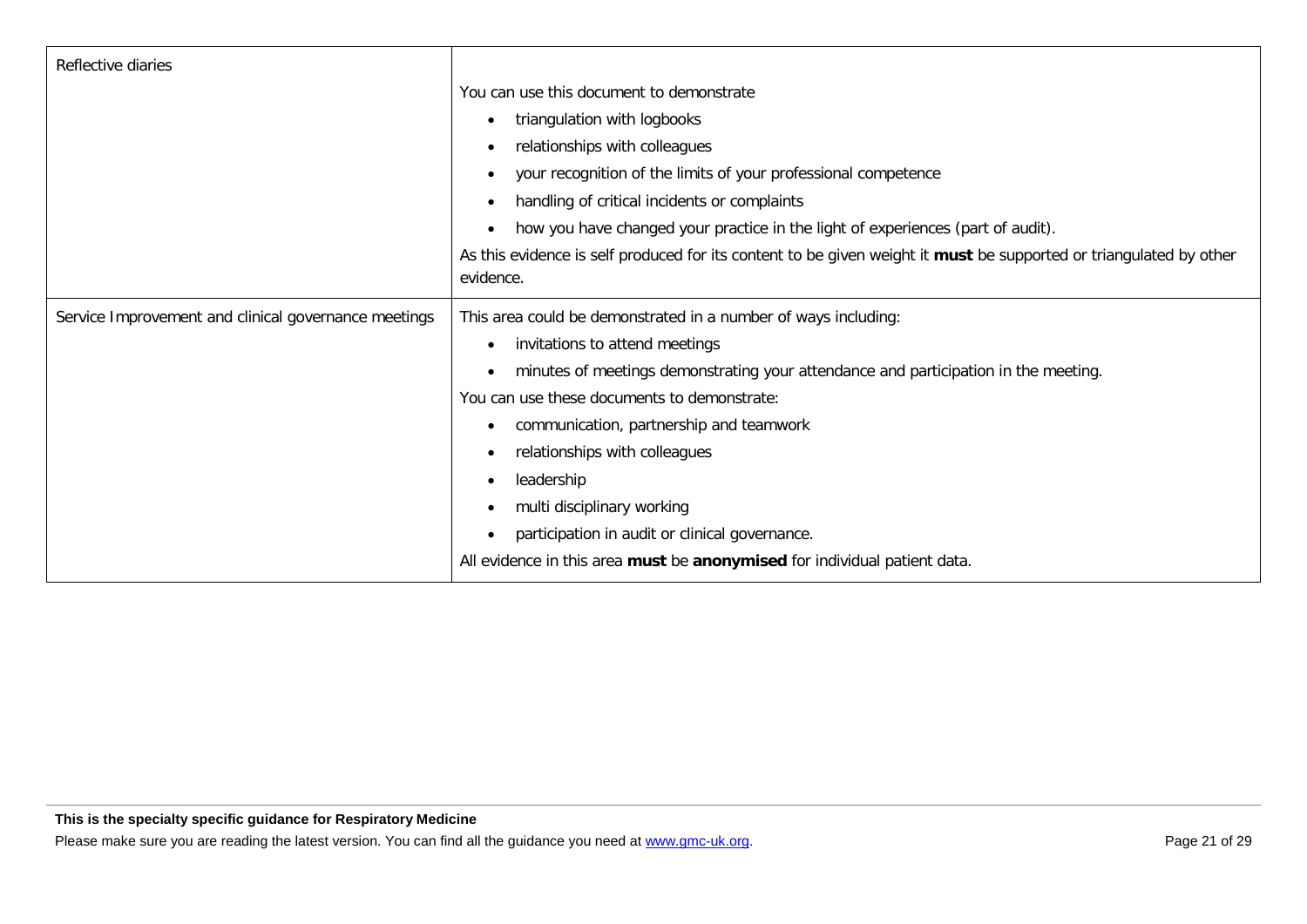#### **Safety**

| Health and safety | Please provide evidence to support awareness and following Health and Safety requirements. |
|-------------------|--------------------------------------------------------------------------------------------|
|                   | This can be demonstrated by:                                                               |
|                   | declaration of health on your application form                                             |
|                   | attendance at appropriate course                                                           |
|                   | involvement in infection control (membership of committees etc)                            |
|                   | logbook information on infections                                                          |
|                   | audit on infections and subsequent changes in activity.                                    |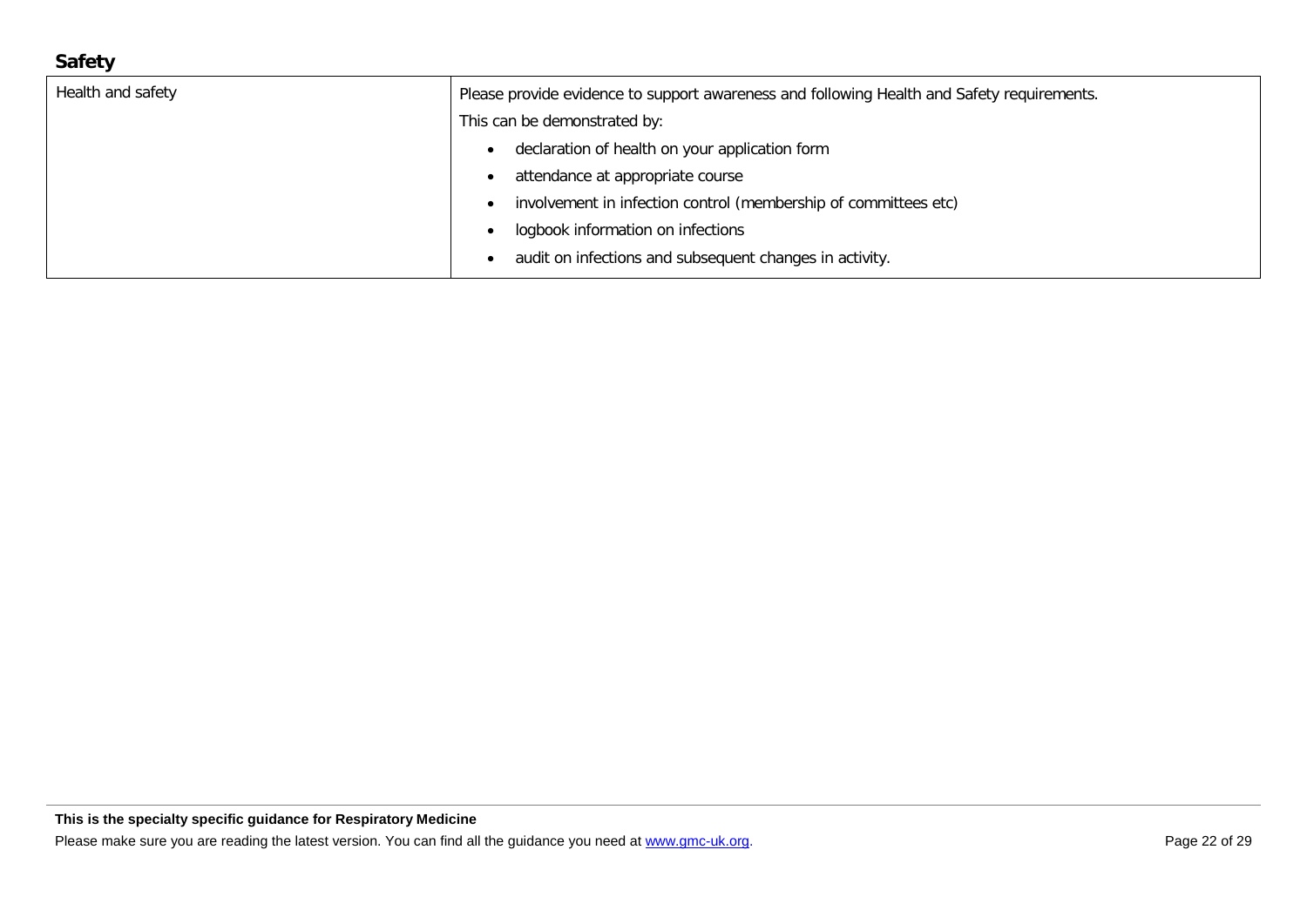#### **Communication**

| Colleagues | Please provide evidence to support your communication with colleagues, both within your immediate team and the<br>wider team (including non clinical).                |
|------------|-----------------------------------------------------------------------------------------------------------------------------------------------------------------------|
|            | This can be demonstrated by:                                                                                                                                          |
|            | letters from colleagues (examples of shared cases or "To whom it may concern letters" or testimonials)<br>$\bullet$                                                   |
|            | letters of correspondence between you and your colleagues, demonstrating collaboration over<br>$\bullet$<br>management of patient care across multidisciplinary teams |
|            | management - including organising staff rotas<br>$\bullet$                                                                                                            |
|            | presentations<br>$\bullet$                                                                                                                                            |
|            | copies of appraisals or references written for colleagues (these must be anonymised with relation to<br>colleague data).                                              |
|            | You can use these documents to demonstrate:                                                                                                                           |
|            | communication, partnership and teamwork<br>$\bullet$                                                                                                                  |
|            | relationships with colleagues<br>$\bullet$                                                                                                                            |
|            | leadership<br>$\bullet$                                                                                                                                               |
|            | multi disciplinary working<br>$\bullet$                                                                                                                               |
|            | participation in directorate and management meetings<br>$\bullet$                                                                                                     |
|            | honesty and objectivity.<br>$\bullet$                                                                                                                                 |
|            | Please also provide evidence of working with:-                                                                                                                        |
|            | wider healthcare team including Primary Care, intermediate and secondary care teams<br>$\bullet$                                                                      |
|            | multidisciplinary teams<br>$\bullet$                                                                                                                                  |
|            | community groups.<br>$\bullet$                                                                                                                                        |
|            | These could be demonstrated using the following types of evidence:-                                                                                                   |
|            | newspaper articles<br>$\bullet$                                                                                                                                       |
|            | local authority/government meeting minutes,<br>$\bullet$                                                                                                              |
|            | extracts from websites<br>$\bullet$                                                                                                                                   |

**This is the specialty specific guidance for Respiratory Medicine**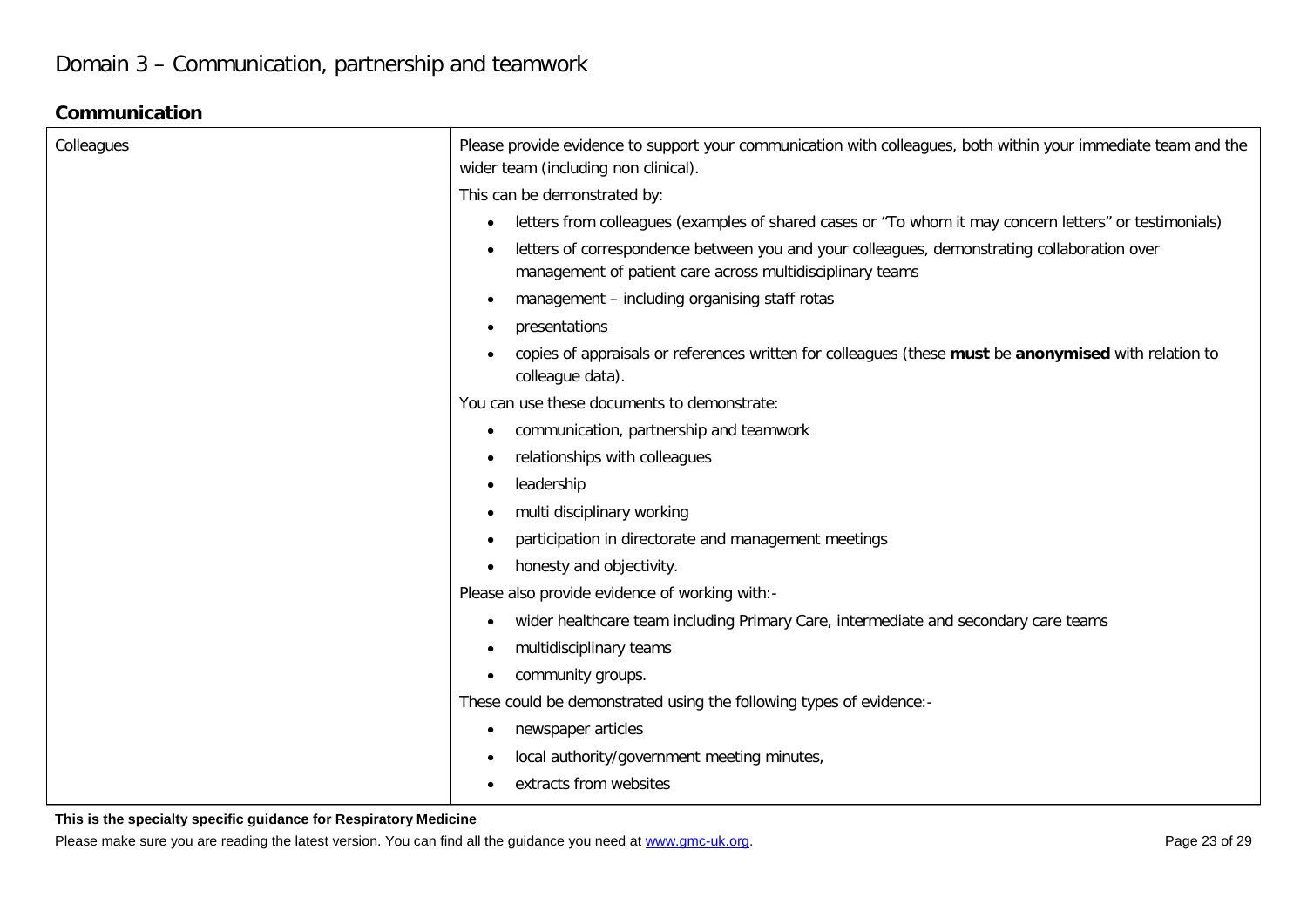|          | job descriptions<br>$\bullet$<br>articles, publications.<br>$\bullet$                                                                                                                                                                                                                                                                  |
|----------|----------------------------------------------------------------------------------------------------------------------------------------------------------------------------------------------------------------------------------------------------------------------------------------------------------------------------------------|
| Patients | This area could be demonstrated in a number of ways including:                                                                                                                                                                                                                                                                         |
|          | thank you letters and cards from patients                                                                                                                                                                                                                                                                                              |
|          | letters from colleagues (examples of cases shared or "To whom it may concern letters"/testimonials)<br>$\bullet$                                                                                                                                                                                                                       |
|          | complaints and responses to complaints.                                                                                                                                                                                                                                                                                                |
|          | This may include complaints received against your department or a colleague where you have been<br>involved in the resolution. This is to demonstrate how you handle complaints. Having a complaint made<br>against you will not adversely influence your application. You must anonymise colleague information<br>from this evidence. |
|          | 360° feedback.                                                                                                                                                                                                                                                                                                                         |
|          | You can use these documents to demonstrate:                                                                                                                                                                                                                                                                                            |
|          | communication                                                                                                                                                                                                                                                                                                                          |
|          | relationships with patients                                                                                                                                                                                                                                                                                                            |
|          | honesty and integrity                                                                                                                                                                                                                                                                                                                  |
|          | protecting patient confidentiality.<br>$\bullet$                                                                                                                                                                                                                                                                                       |
|          | All evidence in this area must be anonymised for individual patient data.                                                                                                                                                                                                                                                              |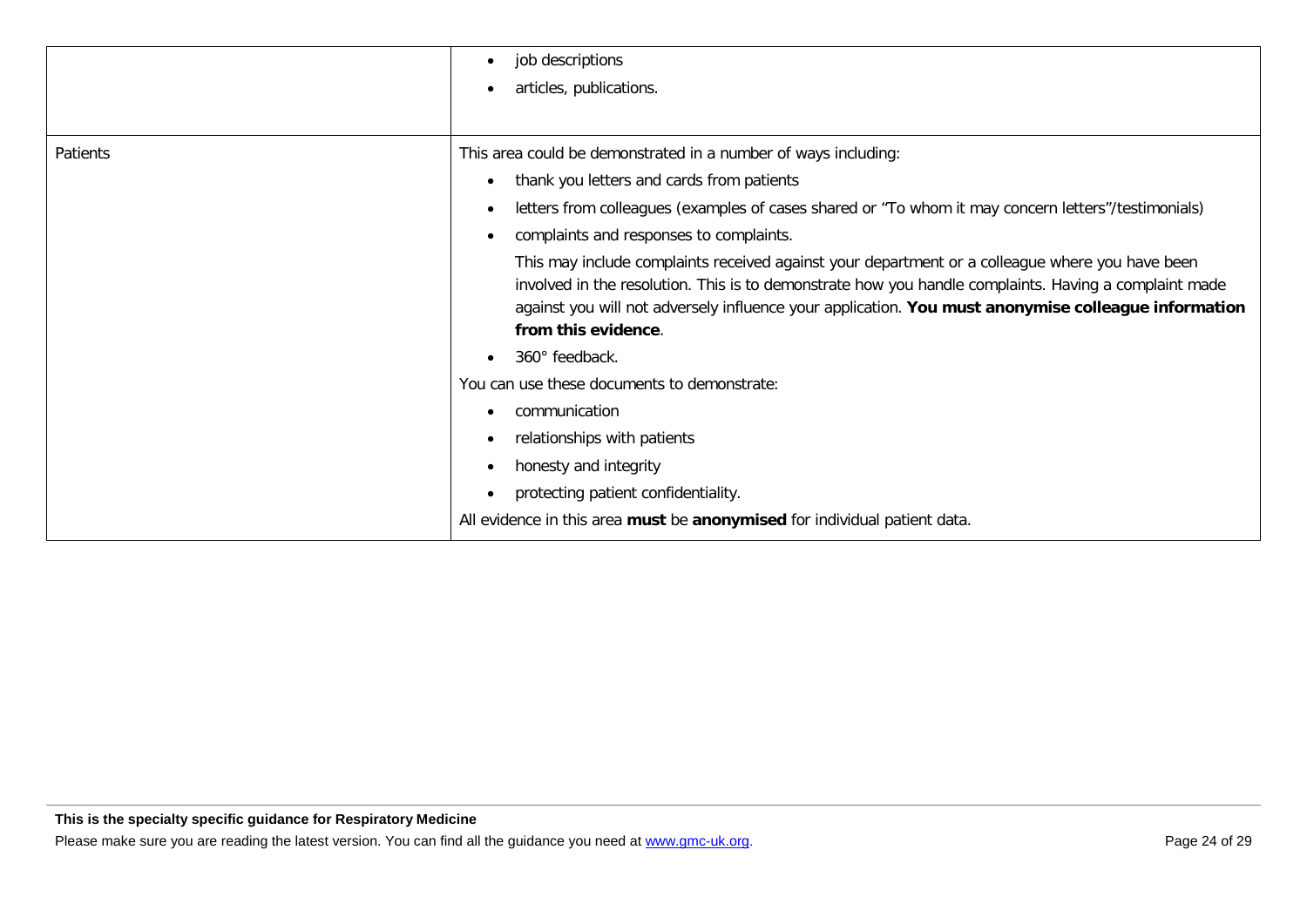## **Partnership and teamwork**

| Working in multidisciplinary teams | This area could be demonstrated in a number of ways including:                     |
|------------------------------------|------------------------------------------------------------------------------------|
|                                    | invitations to attend meetings                                                     |
|                                    | minutes of meetings demonstrating your attendance and participation in the meeting |
|                                    | job plans which indicate this as a duty                                            |
|                                    | appraisals which include this information.                                         |
|                                    | You can use these documents to demonstrate:                                        |
|                                    | communication, partnership and teamwork                                            |
|                                    | relationships with colleagues                                                      |
|                                    | leadership                                                                         |
|                                    | multi disciplinary working.                                                        |
|                                    | All evidence in this area must be anonymised for individual patient data.          |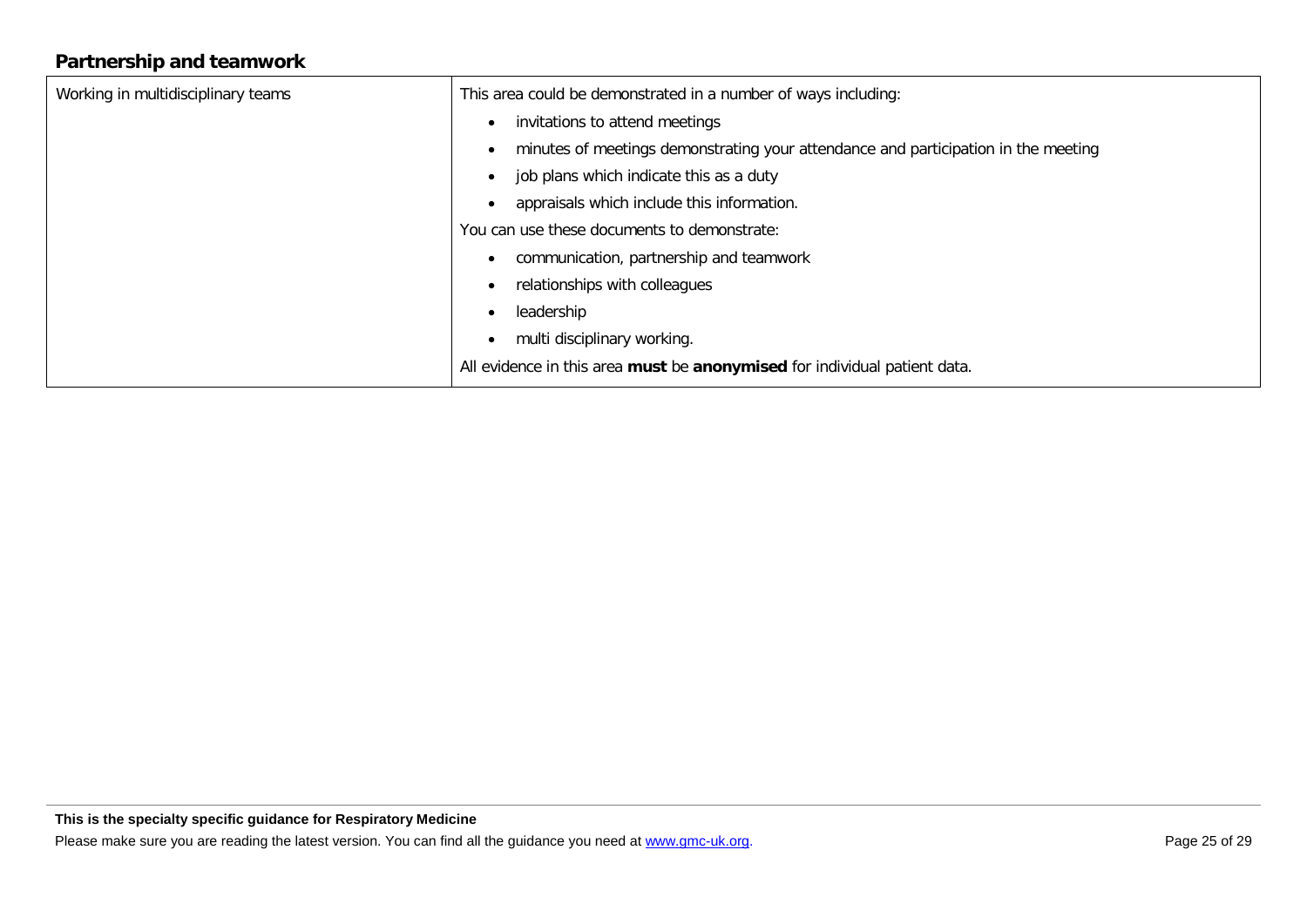| Management and leadership experience | This area could be demonstrated in a number of ways including:                                  |
|--------------------------------------|-------------------------------------------------------------------------------------------------|
|                                      |                                                                                                 |
|                                      | invitations to attend meetings<br>$\bullet$                                                     |
|                                      | minutes of meetings demonstrating your attendance and participation in the meeting<br>$\bullet$ |
|                                      | job plans which indicate this as a duty<br>$\bullet$                                            |
|                                      | appraisals which include this information.<br>$\bullet$                                         |
|                                      | You can use these documents to demonstrate:                                                     |
|                                      | communication, partnership and teamwork<br>$\bullet$                                            |
|                                      | relationships with colleagues<br>$\bullet$                                                      |
|                                      | leadership<br>$\bullet$                                                                         |
|                                      | management skills.<br>$\bullet$                                                                 |
|                                      | You should demonstrate leadership and management in the following areas:                        |
|                                      | education and training<br>$\bullet$                                                             |
|                                      | deteriorating performance of colleagues (e.g. stress, fatigue)<br>$\bullet$                     |
|                                      | high quality care<br>$\bullet$                                                                  |
|                                      | effective handover of care between shifts and teams.                                            |
|                                      | All evidence in this area must be anonymised for individual patient data.                       |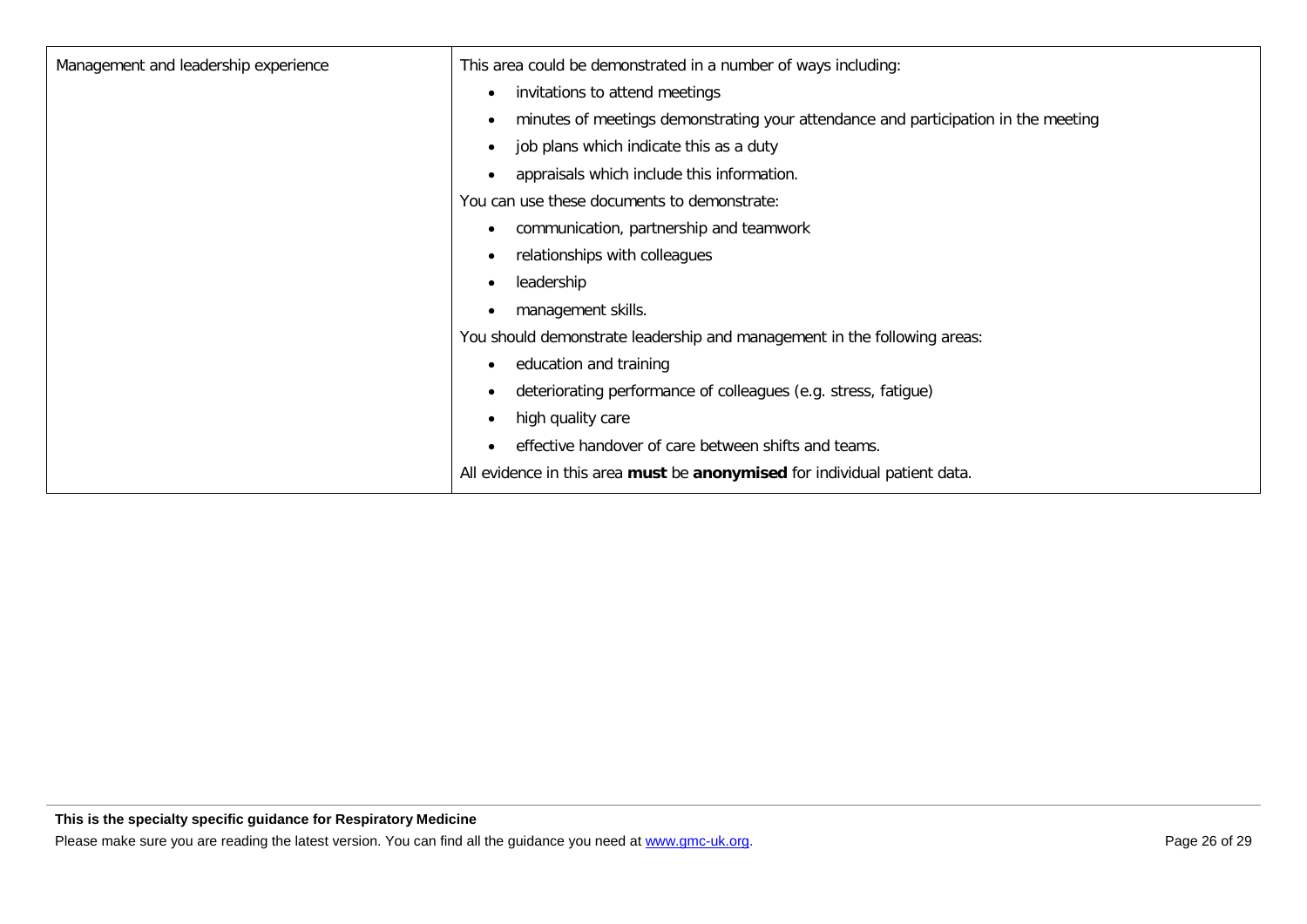| Chairing meetings and leading projects | This area could be demonstrated in a number of ways including:                                                                                                                                        |
|----------------------------------------|-------------------------------------------------------------------------------------------------------------------------------------------------------------------------------------------------------|
|                                        | invitations to attend meetings<br>$\bullet$                                                                                                                                                           |
|                                        | minutes of meetings demonstrating your attendance and participation in the meeting<br>$\bullet$                                                                                                       |
|                                        | job plans which indicate this as a duty<br>$\bullet$                                                                                                                                                  |
|                                        | appraisals which include this information                                                                                                                                                             |
|                                        | project reports<br>٠                                                                                                                                                                                  |
|                                        | letters from colleagues                                                                                                                                                                               |
|                                        | publications or presentations.<br>$\bullet$                                                                                                                                                           |
|                                        | You can use these documents to demonstrate:                                                                                                                                                           |
|                                        | communication, partnership and teamwork<br>$\bullet$                                                                                                                                                  |
|                                        | relationships with colleagues<br>$\bullet$                                                                                                                                                            |
|                                        | leadership<br>$\bullet$                                                                                                                                                                               |
|                                        | multi disciplinary working<br>$\bullet$                                                                                                                                                               |
|                                        | participation in directorate and management meetings<br>$\bullet$                                                                                                                                     |
|                                        | CPD.<br>$\bullet$                                                                                                                                                                                     |
|                                        | Where you have not provided evidence of success in an examination that is a requirement of the CCT curriculum,<br>evidence in this area may contribute to your demonstration of equivalent knowledge. |
|                                        | All evidence in this area must be anonymised for individual patient data.                                                                                                                             |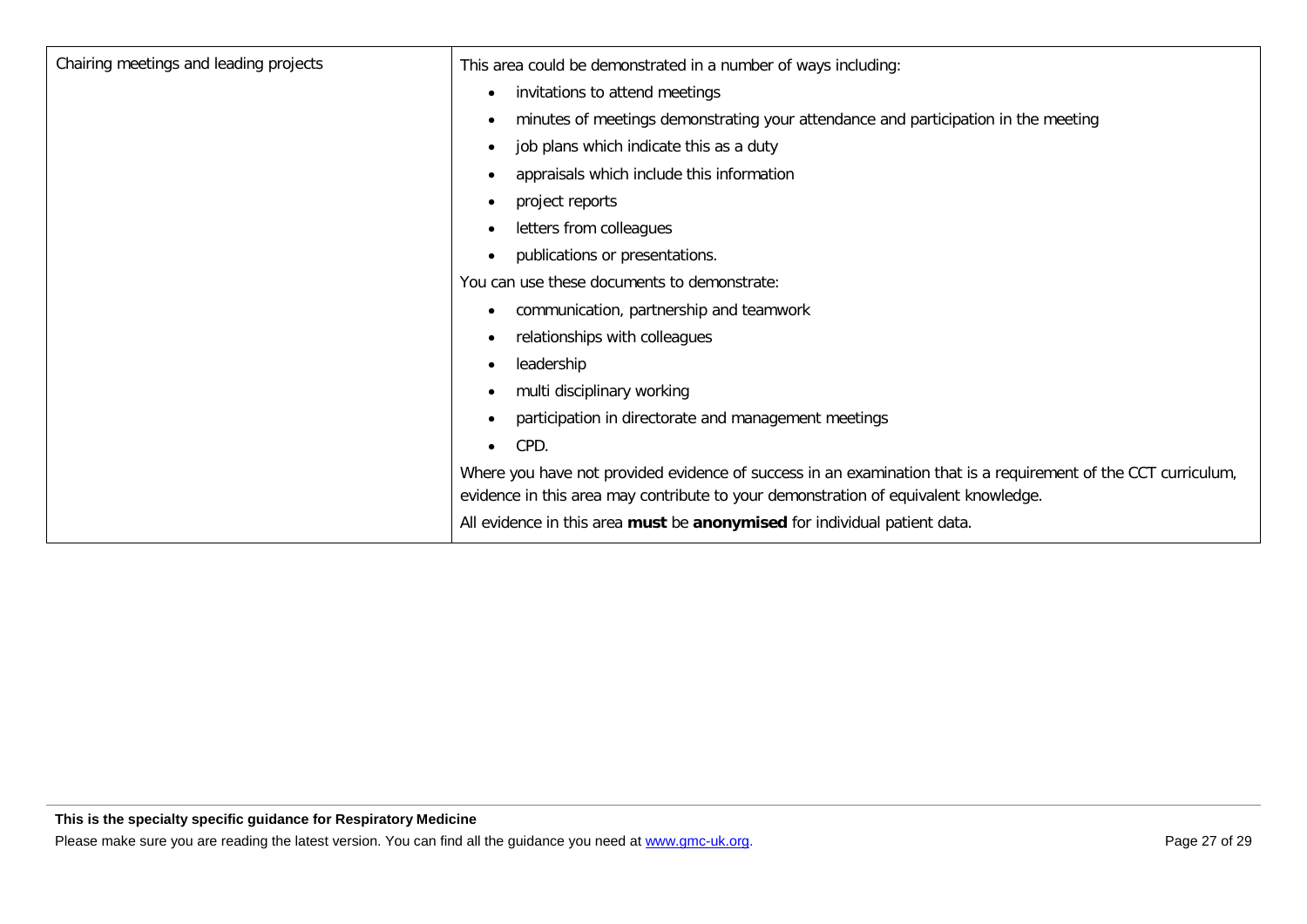## Domain 4 – Maintaining trust

#### **Acting with honesty and integrity**

| Honesty and integrity                                                                                                                | You can demonstrate this with:<br>the declarations on your application form<br>$\bullet$<br>statements from your referees<br>$\bullet$<br>appraisal forms<br>$\bullet$<br>having no restrictions on your registration (UK based doctors)<br>$\bullet$<br>Certificate of Good Standing (overseas based doctors).<br>$\bullet$ |
|--------------------------------------------------------------------------------------------------------------------------------------|------------------------------------------------------------------------------------------------------------------------------------------------------------------------------------------------------------------------------------------------------------------------------------------------------------------------------|
| Equality and human rights (including disability, human<br>rights, race, religion and ethnicity awareness and equal<br>opportunities) | You can demonstrate this with:<br>evidence of attendance at relevant courses (please provide details of course content)<br>$\bullet$<br>feedback from patients and colleagues<br>$\bullet$<br>statements from your referees<br>$\bullet$<br>testimonials.<br>$\bullet$                                                       |
| Data protection                                                                                                                      | You can demonstrate this with:<br>attendance at relevant courses (please provide details of course content)<br>$\bullet$<br>feedback from patients and colleagues<br>$\bullet$<br>your application and evidence being appropriately anonymised.                                                                              |